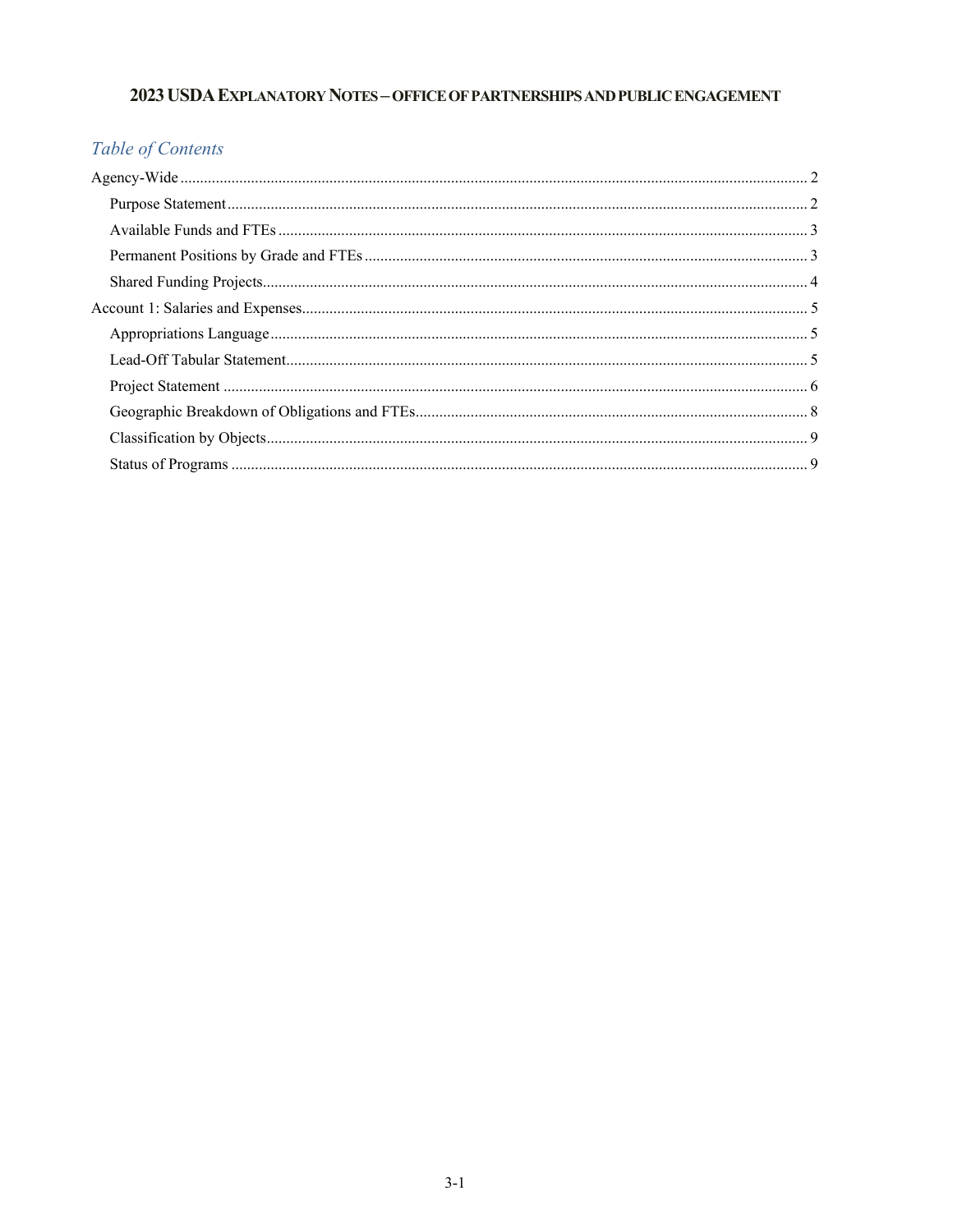### *AGENCY-WIDE*

### **PURPOSE STATEMENT**

The Office of Partnerships and Public Engagement (OPPE) was established through a Secretarial memorandum and codified in the 2018 Farm Bill changing the Staff Office name from the Office of Advocacy and Outreach to its current nomenclature. The purpose of the OPPE is to improve customer engagement, maximize efficiency, and improve agency collaboration. The office was delegated oversight of the following:

- Office of Advocacy and Outreach (OAO);
- Office of Tribal Relations through FY 2021;
- 2501 Program;
- Socially Disadvantaged Farmers and Ranchers Policy Research Center;
- Higher Education Initiatives;
- Military Veterans Agricultural Liaison;
- Center for Faith-Based and Neighborhood Partnerships;
- Women in Agriculture initiative;
- USDA Youth Programs and Agricultural Youth Organization Coordinator; and
- White House Initiative on Asian Americans, Hawaiians, and Pacific Islanders.

OPPE provides strategic outreach and coordination across USDA agencies in addition to working with Departmental stakeholders. OPPE's outreach efforts serve as the primary mechanism by which end users of USDA's programs are provided information and technical assistance. In addition to the above requirements of the 2018 Farm Bill, OPPE will continue the oversight of third-party internship programs, such as:

- Thurgood Marshall College Fund;
- Hispanic Colleges and Universities Association; and
- E. Kika De La Garza Fellowship Program.

OPPE continues to support and coordinate outreach and technical assistance for historically underserved communities to improve access to USDA's programs and services in an equitable manner. A recent example was OPPE's support and participation on the creation of a USDA Equity Commission aligned with the President's Executive Order on Racial Justice and Equity. The Commission will work to address historical discrimination and disparities in the agriculture sector. OPPE has led the outreach efforts for this new Commission, which resulted in more than 350 applicants to serve on the 28-member Equity Commission.

As of September 30, 2021, OPPE's staff was comprised of 41 full-time permanent employees, including 20 located in Washington, D.C. and 21 located in the field.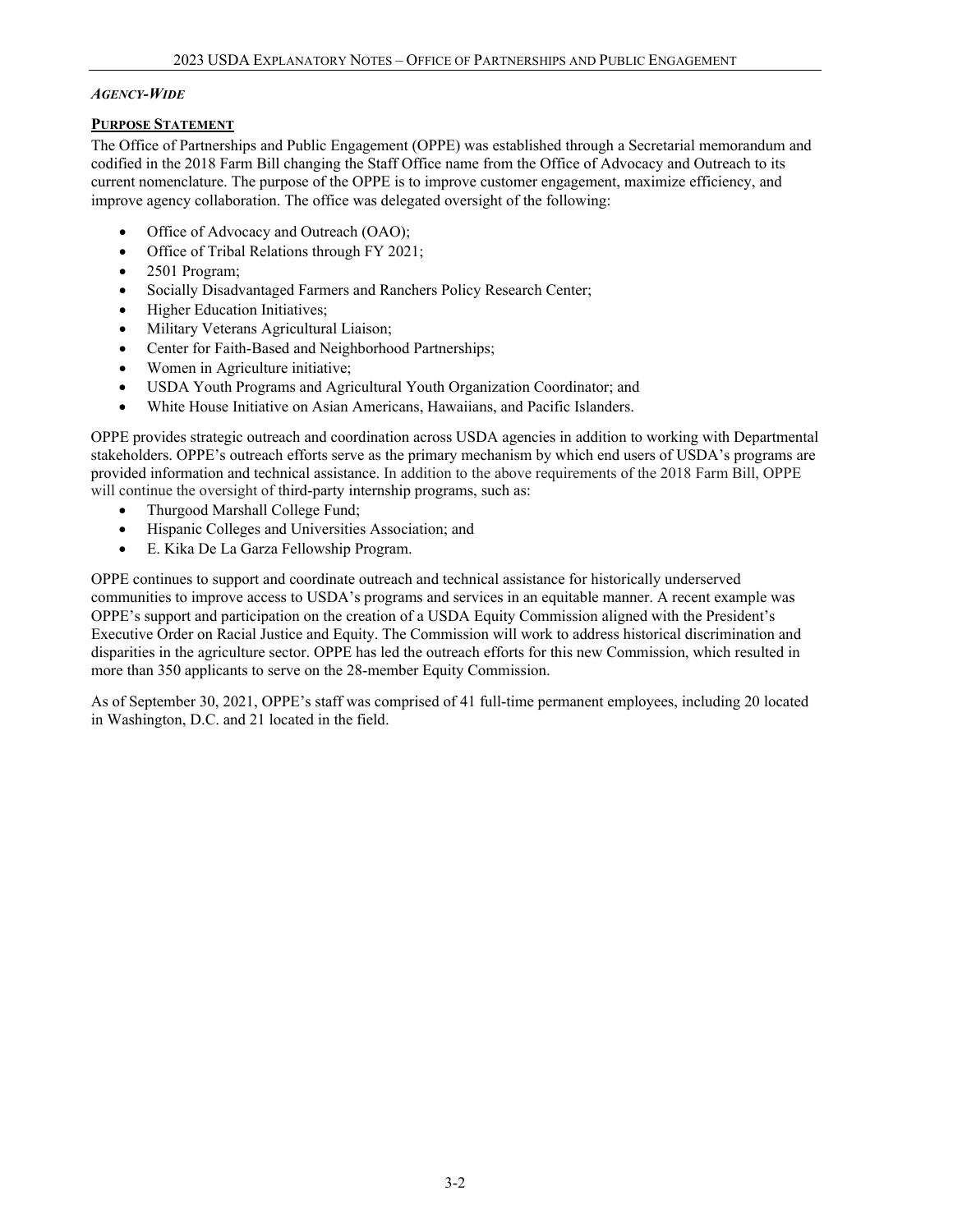### **AVAILABLE FUNDS AND FTES**

# *Table OPPE-1. Available Funds and FTEs (thousands of dollars, FTEs)*

| Item                                        | 2020<br>Actual | <b>FTE</b>               | 2021<br>Actual | FTE                      | 2022<br><b>Estimated</b> | <b>FTE</b>               | 2023<br><b>Estimated</b> | FTE |
|---------------------------------------------|----------------|--------------------------|----------------|--------------------------|--------------------------|--------------------------|--------------------------|-----|
| Office of Partnership and Public Engagement |                |                          |                |                          |                          |                          |                          |     |
|                                             | \$5,709        | 6                        | \$6,002        | 6                        | \$7,002                  | 4                        | \$10,525                 | 14  |
|                                             | 15,000         | 4                        | 17,500         | 4                        | 20,000                   | 4                        | 25,000                   | 4   |
| Office of Tribal Relations                  |                |                          |                |                          |                          |                          |                          |     |
|                                             | 502            | 2                        | 1,000          | $\overline{2}$           |                          |                          |                          |     |
|                                             |                |                          |                |                          |                          |                          |                          |     |
|                                             | 2,500          | $\overline{\phantom{0}}$ | 2,500          |                          | 2,500                    | $\overline{\phantom{a}}$ | 2,500                    |     |
|                                             | $-885$         | $\overline{\phantom{0}}$ | -998           |                          | $-1,140$                 | $\overline{\phantom{a}}$ |                          |     |
|                                             | 22,826         | 12                       | 26,004         | 12                       | 28,362                   | 8                        | 38,025                   | 18  |
|                                             | $-3,084$       | $\overline{\phantom{a}}$ | $-3,035$       | $\overline{\phantom{a}}$ |                          | $\overline{\phantom{a}}$ |                          |     |
|                                             | 19,742         | 12                       | 22,969         | 12                       | 28,362                   | 8                        | 38,025                   | 18  |
| Other Funding:                              |                |                          |                |                          |                          |                          |                          |     |
|                                             | 7,052          | 38                       | 6,178          | 31                       | 7,050                    | 35                       | 7,050                    | 35  |
|                                             | 1,833          | 2                        | 1,833          | 2                        |                          | $\overline{\phantom{a}}$ |                          |     |
|                                             | 112            | $\overline{\phantom{0}}$ | 112            |                          | 112                      | $\overline{\phantom{a}}$ | 112                      |     |
|                                             | 600            | -                        | 750            |                          | 750                      | $\overline{\phantom{a}}$ | 750                      |     |
|                                             | 500            | $\overline{\phantom{0}}$ | 500            |                          | 500                      | $\overline{\phantom{a}}$ | 500                      |     |
|                                             | 10,285         | 40                       | 10,435         | 33                       | 8,412                    | 35                       | 8,412                    | 35  |
|                                             | 30,027         | 52                       | 36,439         | 45                       | 36,774                   | 43                       | 46,437                   | 53  |

### **PERMANENT POSITIONS BY GRADE AND FTES**

*Table OPPE-2. Permanent Positions by Grade and FTEs*

| Item               | D.C. | Field                    | 2020<br>Actual<br><b>Total</b> | D.C. | Field | 2021<br>Actual<br><b>Total</b> | D.C. | Field | 2022<br><b>Estimated</b><br><b>Total</b> | D.C. | Field | 2023<br><b>Estimated</b><br><b>Total</b> |
|--------------------|------|--------------------------|--------------------------------|------|-------|--------------------------------|------|-------|------------------------------------------|------|-------|------------------------------------------|
|                    |      | $\overline{\phantom{0}}$ |                                |      |       |                                |      |       |                                          |      |       |                                          |
|                    |      |                          |                                |      |       |                                |      |       |                                          |      |       |                                          |
|                    |      |                          |                                |      |       |                                |      |       |                                          |      |       |                                          |
|                    |      | 17                       | 23                             | o    | 15    | 21                             |      |       | 22                                       |      | 22    | 29                                       |
|                    |      |                          |                                |      |       |                                |      |       |                                          |      |       |                                          |
|                    |      |                          |                                |      |       |                                |      |       |                                          |      |       |                                          |
|                    |      |                          |                                |      |       |                                |      |       |                                          |      |       |                                          |
|                    |      |                          |                                |      |       |                                |      |       |                                          |      |       |                                          |
|                    |      |                          |                                |      |       |                                |      |       |                                          |      |       |                                          |
| Total Perm. FT EOY | 24   | 19                       | 43                             | 24   |       | 41                             | 24   | 19    | 43                                       | 29   | 24    | 53                                       |
|                    | 29   | 23                       | 52                             | 24   |       | 41                             | 24   | 19    | 43                                       | 29   | 24    | 53                                       |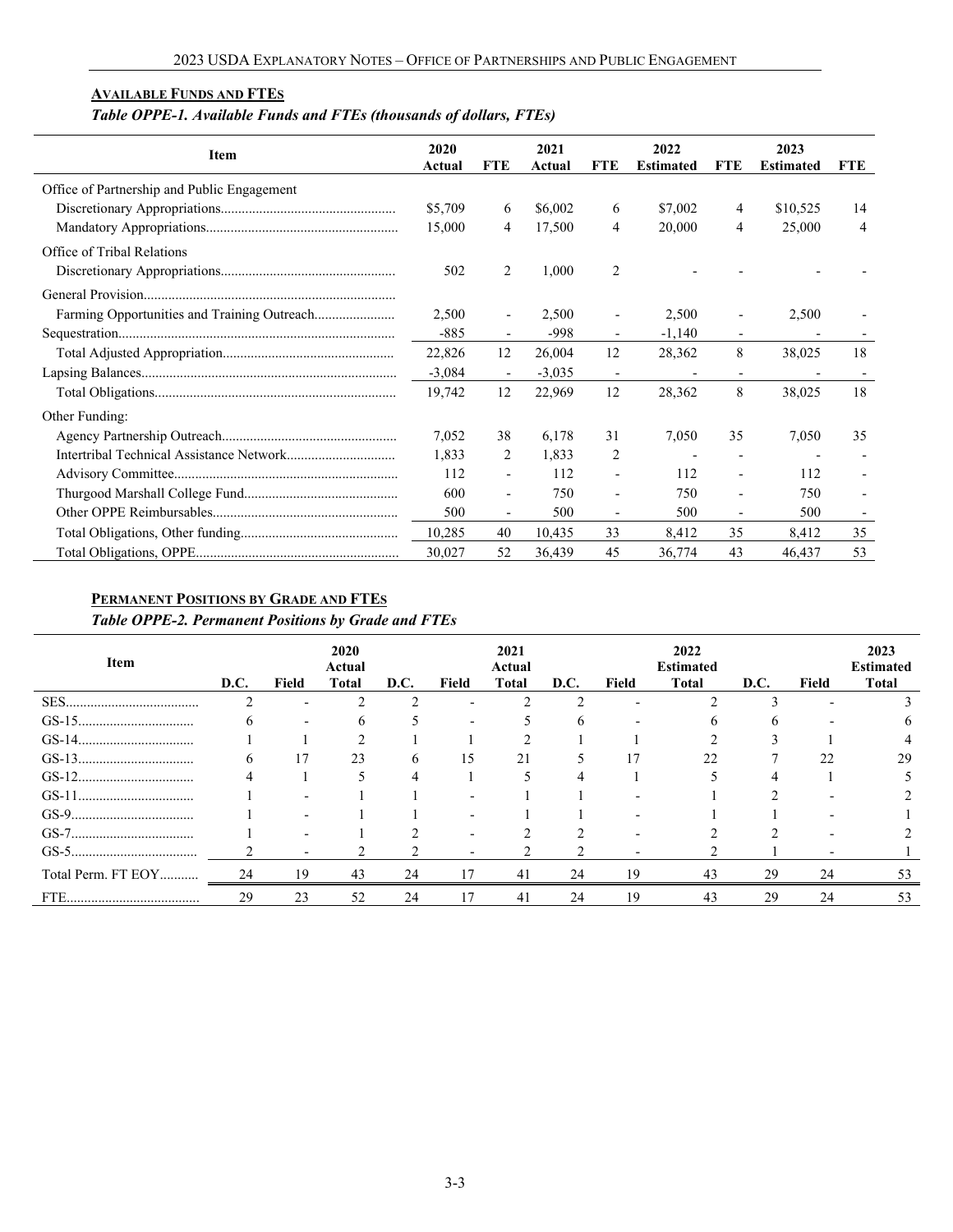### **SHARED FUNDING PROJECTS**

# *Table OPPE-3. Shared Funding Projects (dollars in thousands)*

| <b>Working Capital Fund:</b><br>Administrative Services:<br>\$4<br>\$4<br>\$7 | \$7<br>18<br>2<br>4 |
|-------------------------------------------------------------------------------|---------------------|
|                                                                               |                     |
|                                                                               |                     |
|                                                                               |                     |
| 18<br>2<br>10                                                                 |                     |
| 2<br>2<br>2                                                                   |                     |
| $\overline{4}$<br>3<br>4                                                      |                     |
| 1<br>1<br>1                                                                   | 1                   |
| 13<br>20<br>32                                                                | 31                  |
| Communications:                                                               |                     |
| 64<br>6                                                                       | 38                  |
|                                                                               |                     |
| Finance and Management:                                                       |                     |
| 14<br>15<br>13                                                                | 13                  |
| 192<br>139<br>136                                                             | 121                 |
| $\overline{\phantom{m}}$<br>$\overline{\phantom{a}}$                          |                     |
| 421<br>398<br>417                                                             | 417                 |
| 627<br>552<br>566                                                             | 551                 |
| Information Technology:                                                       |                     |
| 294<br>354<br>295                                                             | 312                 |
| 29<br>35                                                                      | 36                  |
| 211<br>3<br>4                                                                 | 3                   |
| 7<br>32<br>33                                                                 | 33                  |
| 512<br>418<br>366                                                             | 382                 |
|                                                                               |                     |
| 3<br>$\overline{4}$<br>3                                                      | 3                   |
| 998<br>1,031<br>1,005<br>1,156                                                |                     |
| <b>Department-Wide Shared Cost Programs:</b>                                  |                     |
| 7<br>4<br>5                                                                   | 5                   |
| 1<br>1                                                                        |                     |
| 3<br>2                                                                        | 2                   |
| 1<br>1<br>1                                                                   | 1                   |
| 1                                                                             | 1                   |
| 1                                                                             | 1                   |
| 1                                                                             | 1                   |
| -1<br>1                                                                       | 1                   |
| 11<br>12<br>13                                                                | 13                  |
| E-Gov:                                                                        |                     |
| 3<br>3<br>11                                                                  | 12                  |
| 10<br>10<br>11                                                                | 11                  |
| 13<br>13<br>$22\,$                                                            | 23                  |
| 1,180<br>1,023<br>1,066<br>1,041                                              |                     |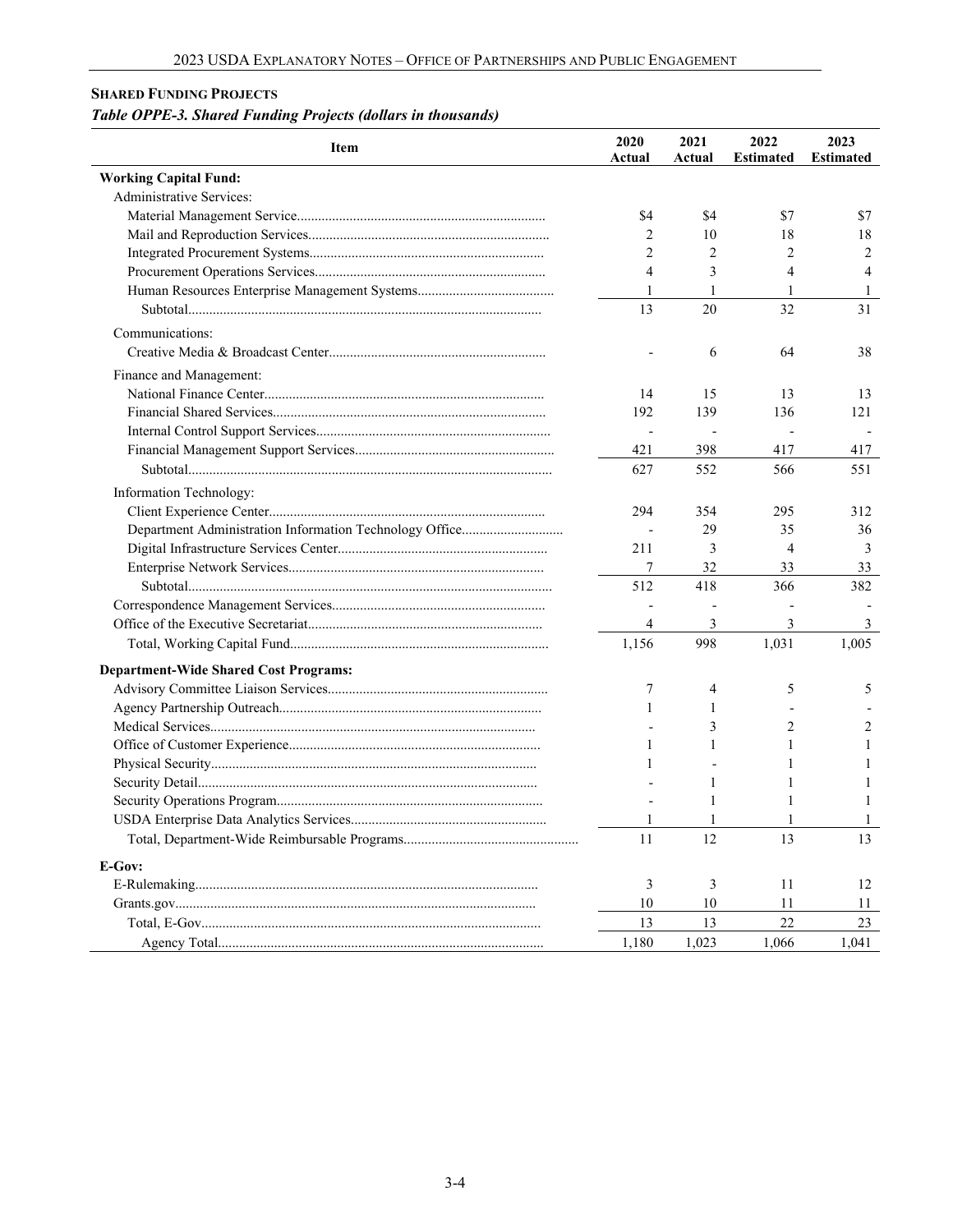### *ACCOUNT 1: SALARIES AND EXPENSES*

### **APPROPRIATIONS LANGUAGE**

The appropriations language follows (new language underscored; deleted matter enclosed in brackets):

### **Office of the Secretary**

For necessary expenses of the Office of the Secretary,  $[$86,773,000]$  $$81,010,000$  of which not to exceed [\$14,801,000]\$10,623,000 shall be available for the Immediate Office of the Secretary[, of which \$9,098,000 shall be available for climate change, including coordinating climate change activities across the Department]; not to exceed [\$13,429,000]\$2,306,000 shall be available for the Office of Homeland Security; not to exceed [\$13,294,000]\$10,525,000 shall be available for the Office of Partnerships and Public Engagement; not to exceed [\$2,860,000]\$6,450,000 shall be available for the Office of Tribal Relations; not to exceed [\$27,400,000]\$35,047,000 shall be available for the Office of the Assistant Secretary for Administration, of which [\$26,001,000]\$33,300,000 shall be available for Departmental Administration to provide for necessary expenses for management support services to offices of the Department and for general administration, security, repairs and alterations, and other miscellaneous supplies and expenses not otherwise provided for and necessary for the practical and efficient work of the Department; *Provided*, That funds made available by this Act to an agency in the Administration mission area for salaries and expenses are available to fund up to one administrative support staff for the Office; not to exceed [\$4,480,000]\$4,671,000 shall be available for the Office of the Assistant Secretary for Congressional Relations and Intergovernmental Affairs to carry out the programs funded by this Act, including programs involving intergovernmental affairs and liaison within the executive branch; and not to exceed [\$10,509,000]\$11,388,000 shall be available for the Office of Communications: *Provided further*, That the Secretary of Agriculture is authorized to transfer funds appropriated for any office of the Office of the Secretary to any other office of the Office of the Secretary: *Provided further*, That no appropriation for any office shall be increased or decreased by more than 5 percent: *Provided further*, That not to exceed \$22,000 of the amount made available under this paragraph for the Immediate Office of the Secretary shall be available for official reception and representation expenses, not otherwise provided for, as determined by the Secretary: *Provided further*, That the amount made available under this heading for Departmental Administration shall be reimbursed from applicable appropriations in this Act for travel expenses incident to the holding of hearings as required by U.S.C. 551-558: *Provided further*, That funds made available under this heading for the Office of the Assistant Secretary for Congressional Relations and Intergovernmental Affairs may be transferred to agencies of the Department of Agriculture funded by this Act to maintain personnel at the agency level.

The first change eliminates language that specified funding for climate change related activities.

### **LEAD-OFF TABULAR STATEMENT**

### *Table OPPE-4. Lead-Off Tabular Statement (In dollars)*

| Item | Amount       |
|------|--------------|
|      | \$7,002,000  |
|      | $+3,523,000$ |
|      | 10,525,000   |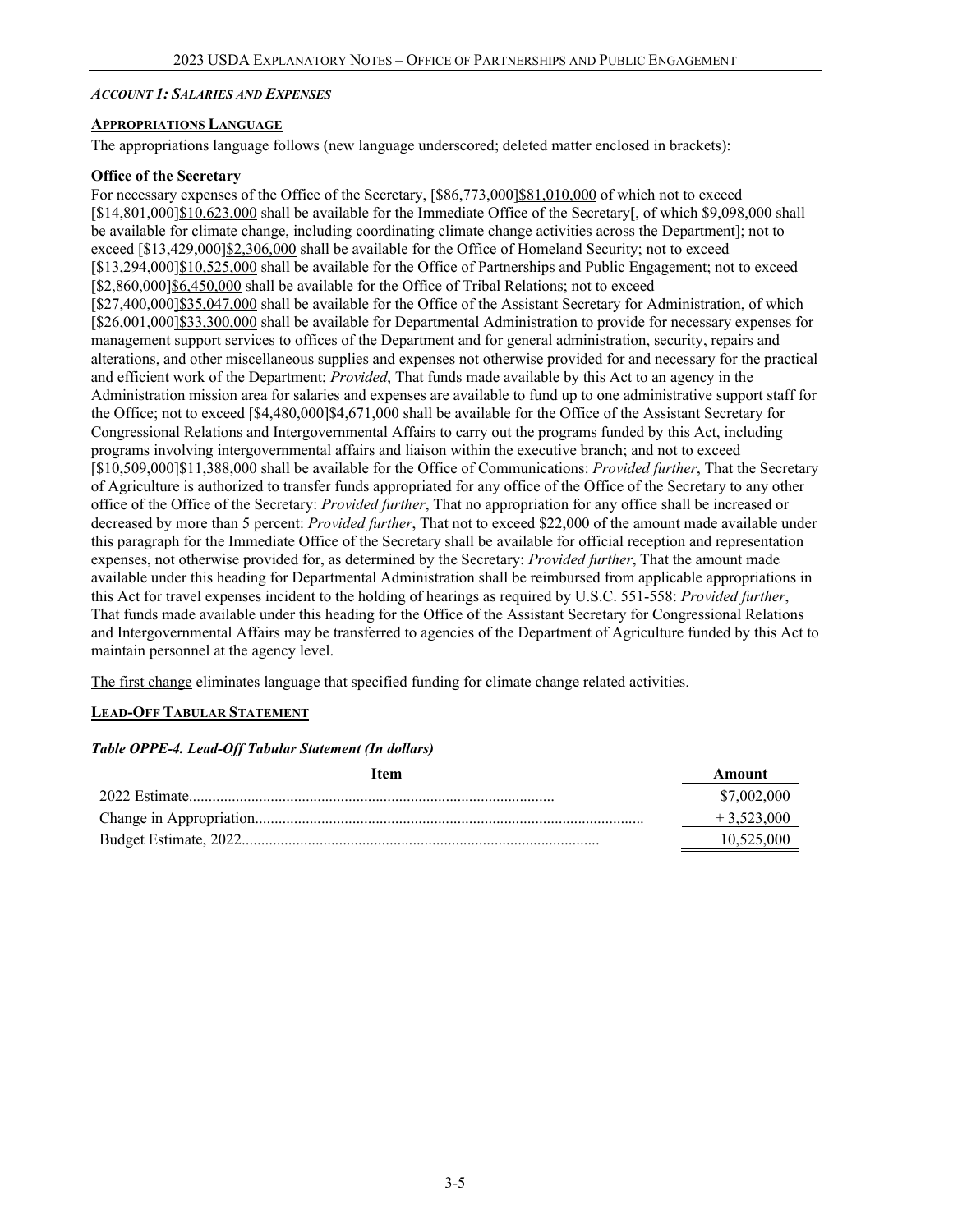#### **PROJECT STATEMENT**

#### *Table OPPE-1. Project Statement (thousands of dollars, FTEs)*

| Item                                                                            | 2020<br>Actual | FTE.                     | 2021<br>Actual | <b>FTE</b>               | 2022<br><b>Estimate</b> | <b>FTE</b>               | 2023<br><b>Estimate</b> | <b>FTE</b>               | Inc. or<br>Dec. | <b>FTE</b><br>Inc.<br><sub>or</sub><br>Dec. | Chg<br><b>Key</b> |
|---------------------------------------------------------------------------------|----------------|--------------------------|----------------|--------------------------|-------------------------|--------------------------|-------------------------|--------------------------|-----------------|---------------------------------------------|-------------------|
| Discretionary Appropriations:                                                   |                |                          |                |                          |                         |                          |                         |                          |                 |                                             |                   |
| Office of Partnership and Public Engagement                                     | \$5,709        | 6                        | \$6,002        | 6                        | \$7,002                 | 4                        | \$10,525                | 14                       | $+$ \$3,523     | $+10$                                       | (1)               |
|                                                                                 | 502            |                          | .000           |                          |                         | $\overline{\phantom{0}}$ |                         |                          |                 |                                             |                   |
|                                                                                 | 6,211          | 8                        | 7,002          | 8                        | 7.002                   | 4                        | 10,525                  | 14                       | $+3,523$        | $+10$                                       |                   |
| Mandatory Appropriations:<br>Outreach and Assistance for Socially Disadvantaged |                |                          |                |                          |                         |                          |                         |                          |                 |                                             |                   |
| and Veteran Farmers and Ranchers Program                                        | 15,000         | 4                        | 17,500         | 4                        | 20,000                  | 4                        | 25,000                  | 4                        | $+5,000$        |                                             | (2)               |
| General Provisions:                                                             |                |                          |                |                          |                         |                          |                         |                          |                 |                                             |                   |
| Farming and Opportunities and Training Outreach                                 | 2,500          | $\overline{\phantom{a}}$ | 2,500          | $\overline{\phantom{a}}$ | 2,500                   | $\sim$                   | 2,500                   |                          |                 |                                             |                   |
|                                                                                 | 23,711         | 12                       | 27,002         | 12                       | 29,502                  | 8                        | 38,025                  | 18                       | 8,523           | $+10$                                       |                   |
|                                                                                 | $-885$         |                          | -998           | $\overline{\phantom{a}}$ | $-1.140$                | $\overline{\phantom{a}}$ |                         | $\overline{\phantom{a}}$ | $+1,140$        | $\overline{\phantom{a}}$                    |                   |
|                                                                                 | 22,826         | 12                       | 26,004         | 12                       | 28,362                  | 8                        | 38,025                  | 18                       | 9,663           | $+10$                                       |                   |
|                                                                                 | $-3.084$       | $\overline{\phantom{a}}$ | $-3,035$       | $\overline{\phantom{0}}$ |                         |                          |                         |                          |                 |                                             |                   |
|                                                                                 | 19,742         | 12                       | 22,969         | 12                       | 28,362                  | 8                        | 38,025                  | 18                       | $+9,663$        | $+10$                                       |                   |
|                                                                                 |                |                          |                |                          |                         |                          |                         |                          |                 |                                             |                   |

### *Table OPPE-6. Project Statement (thousands of dollars, FTEs)*

| Item                                                                                                                                            | 2020<br>Actual | <b>FTE</b> | 2021<br>Actual | <b>FTE</b> | 2022<br>Estimated | <b>FTE</b> | 2023<br><b>Estimated</b> | <b>FTE</b> | Inc. or<br>Dec. | FIL<br>Inc.<br>0r<br>Dec. |
|-------------------------------------------------------------------------------------------------------------------------------------------------|----------------|------------|----------------|------------|-------------------|------------|--------------------------|------------|-----------------|---------------------------|
| Discretionary Obligations:                                                                                                                      |                |            |                |            |                   |            |                          |            |                 |                           |
| Office of Partnership and Public Engagement                                                                                                     | \$2,630        | 6          | \$3,025        | 6          | \$7,002           | 4          | \$10,525                 | 14         | $+$ \$3,523     | $+10$                     |
|                                                                                                                                                 | 497            |            | 942            |            |                   |            |                          |            |                 |                           |
|                                                                                                                                                 | 3,127          | 8          | 3,967          | 8          | 7,002             | 4          | 10,525                   | 14         | 3,523           | $+10$                     |
| Mandatory Obligations:<br>Outreach and Assistance for Socially Disadvantaged<br>and Veteran Farmers and Ranchers Program<br>General Provisions: | 14,115         | 4          | 16,502         | 4          | 18,860            | 4          | 25,000                   | 4          | $+6,140$        |                           |
| Farming Opportunities and Training Outreach                                                                                                     | 2,500          |            | 2,500          |            | 2,500             |            | 2,500                    |            |                 |                           |
|                                                                                                                                                 | 19,742         | 12         | 22,969         | 12         | 28,362            | 8          | 38,025                   | 18         | $+9,663$        | $+10$                     |
|                                                                                                                                                 | 3,084          |            | 3,035          |            |                   |            |                          |            |                 |                           |
|                                                                                                                                                 | 22,826         | 12         | 26,004         | 12         | 28,362            | 8          | 38,025                   | 18         | $+9,663$        | $+10$                     |
| Less:                                                                                                                                           |                |            |                |            |                   |            |                          |            |                 |                           |
|                                                                                                                                                 | 885            |            | 998            |            | 1,140             |            |                          |            |                 |                           |
|                                                                                                                                                 | 23,711         | 12         | 27,002         | 12         | 29,502            | 8          | 38,025                   | 18         | $+8,523$        | $+10$                     |

**FTE**

### **Office of Partnerships and Public Engagement**

- 1) A net increase of \$4,523,000 and 10 FTEs (\$6,002,000 in the Office of Partnerships and Public Engagement from the FY 2022 President's Budget, assuming the FY President's Budget is enacted, which includes the following changes).
	- (A) An increase of \$35,000, which includes \$22,000 for pay inflation and \$13,000 for FERS. This increase supports the pay increase which went into effect January 1, 2022, of a 2.7 percent Cost of Living pay increases for civilian employees, and a 1.1 percent increase to cover the expenses for the mandated increase of USDA's contribution to FERS.
	- (B) An increase of \$236,000 for 2023 Pay.

This increase will support the annualization of the 2022 2.7 percent Cost of Living pay increase and the 2023 4.6 percent Cost of Living pay increase. This increase will enable the Office of Partnerships and Public Engagement to meet its objective in administering and overseeing programs relating to USDA operations and statutory requirements. Elimination of the pay cost increase means the OPPE would not be able to fund approximately 1 FTE and/or would need to significantly cut travel, training, and mission support.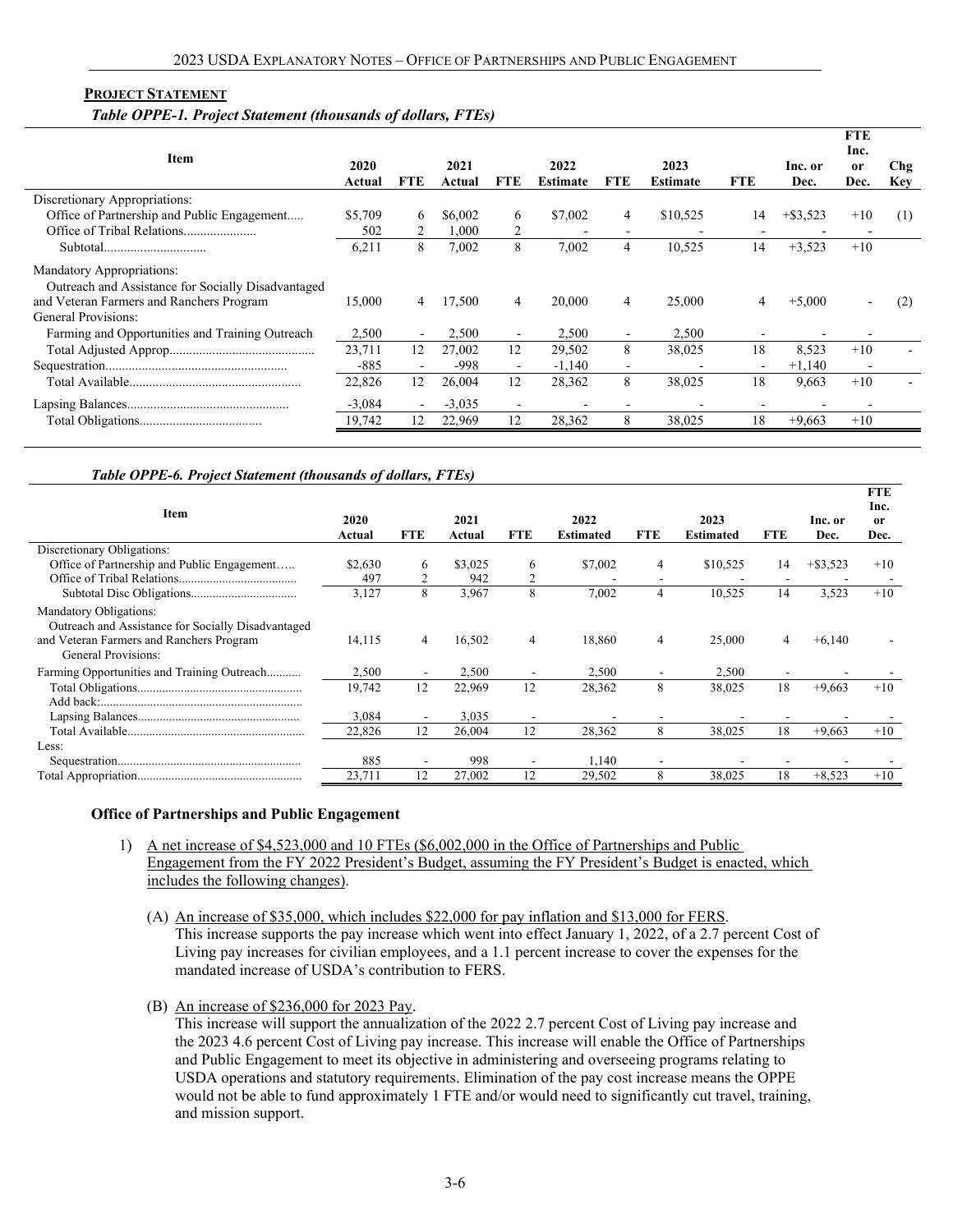(C) An increase of \$245,000 for Shared Cost Programs inflationary costs.

This increase will support an inflationary percentage increase of 2 percent for the Office Partnerships and Public Engagement to continue to fund the required fixed Departmental programs.

(D) An increase of \$4,007,000 and 10 FTEs for Technical Assistance (TA) Training and Partner Organization Development.

This funding will help develop general technical assistance capabilities for partner organizations so that the Department can more effectively serve historically underserved communities and expand participation in and results from USDA programs. Another key aspect of this proposal will be the development of a technical assistance training curriculum for these partner organizations. Through the implementation of this training, the Department intends to establish a certification program for employees of partner organizations through which those employees will be trained on the assistance programs offered by the Department. These funds will also be leveraged with the available funding for the existing 2501 Program that provides outreach and assistance to organizations that support historically underserved veteran farmers and ranchers. Together, the TA training program and the capacity development actions supported with these funds and the 2501 program will significantly expand the Department's outreach to underserved communities and effectiveness with which we deliver programs to historically underserved populations.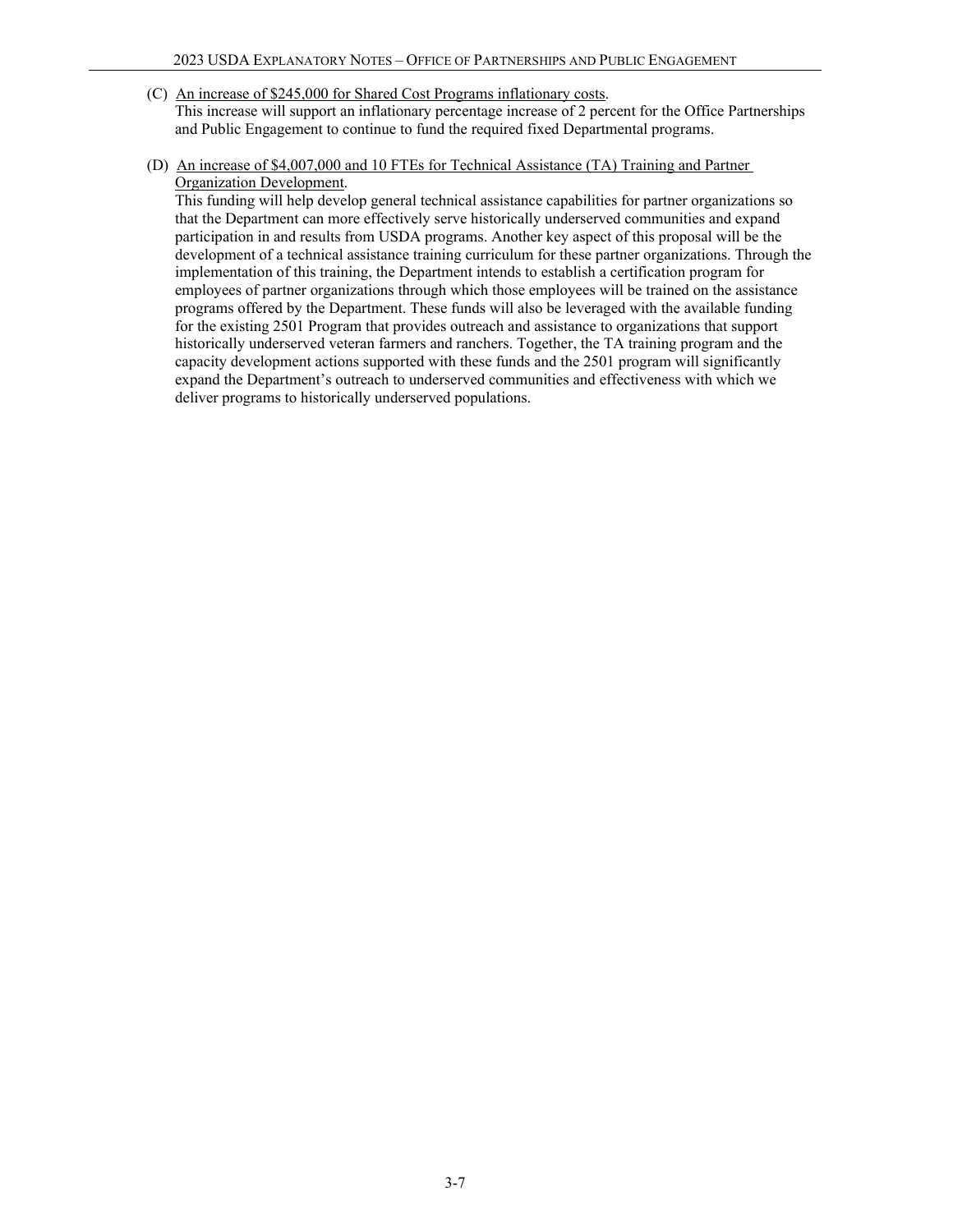### **GEOGRAPHIC BREAKDOWN OF OBLIGATIONS AND FTES**

*Table OPPE-7 Geographic Breakdown of Obligations and FTEs (thousands of dollars, FTEs) Discretionary*

| <b>State/Territory/Country</b> | 2020<br>Actual | <b>FTE</b>               | 2021<br>Actual | <b>FTE</b>               | 2022<br><b>Estimated</b> | FTE                      | 2023<br><b>Estimated</b> | FTE.                     |
|--------------------------------|----------------|--------------------------|----------------|--------------------------|--------------------------|--------------------------|--------------------------|--------------------------|
|                                | \$3.127        |                          | \$3,967        |                          | \$7,002                  |                          | \$10,525                 |                          |
| Lapsing Balances               | 3.084          | $\overline{\phantom{0}}$ | 3.035          | $\overline{\phantom{0}}$ | $\overline{\phantom{0}}$ | $\overline{\phantom{a}}$ | $\overline{\phantom{0}}$ | $\overline{\phantom{0}}$ |
|                                | 6.211          |                          | 0.002          |                          | 7.002                    |                          | 10.525                   |                          |

### *Mandatory*

| <b>State/Territory/Country</b> | 2020   | 2021   | 2022             | 2023             |
|--------------------------------|--------|--------|------------------|------------------|
|                                | Actual | Actual | <b>Estimated</b> | <b>Estimated</b> |
|                                | \$471  | \$500  | \$500            | \$600            |
|                                | 141    | 150    | 150              | 200              |
|                                | 141    | 150    | 150              | 200              |
|                                | 188    | 200    | 200              | 250              |
|                                | 203    | 216    | 216              | 250              |
|                                | 235    | 250    | 250              | 300              |
|                                | 282    | 300    | 300              | 350              |
|                                | 5,987  | 7,862  | 10,020           | 14,900           |
|                                | 583    | 620    | 620              | 750              |
|                                | 235    | 250    | 250              | 300              |
|                                | 141    | 150    | 150              | 200              |
|                                | 94     | 100    | 100              | 150              |
|                                | 188    | 200    | 200              | 200              |
|                                | 188    | 200    | 200              | 200              |
|                                | 188    | 200    | 200              | 200              |
|                                | 94     | 100    | 100              | 100              |
|                                | 376    | 400    | 400              | 400              |
|                                | 847    | 900    | 900              | 1,000            |
|                                | 188    | 200    | 200              | 250              |
|                                | 226    | 240    | 240              | 300              |
|                                | 188    | 200    | 200              | 250              |
|                                | 188    | 200    | 200              | 250              |
|                                | 188    | 200    | 200              | 250              |
|                                | 188    | 200    | 200              | 250              |
|                                | 132    | 194    | 194              | 200              |
|                                | 94     | 100    | 100              | 150              |
|                                | 183    | 140    | 140              | 150              |
|                                | 94     | 100    | 100              | 150              |
|                                | 132    | 140    | 140              | 150              |
|                                | 151    | 160    | 160              | 160              |
|                                | 508    | 540    | 540              | 700              |
|                                | 38     | 40     | 40               | 40               |
|                                | 188    | 200    | 200              | 200              |
|                                | 188    | 200    | 200              | 200              |
|                                | 188    | 200    | 200              | 200              |
|                                | 471    | 500    | 500              | 600              |
|                                | 14,115 | 16,502 | 18,660           | 25,000           |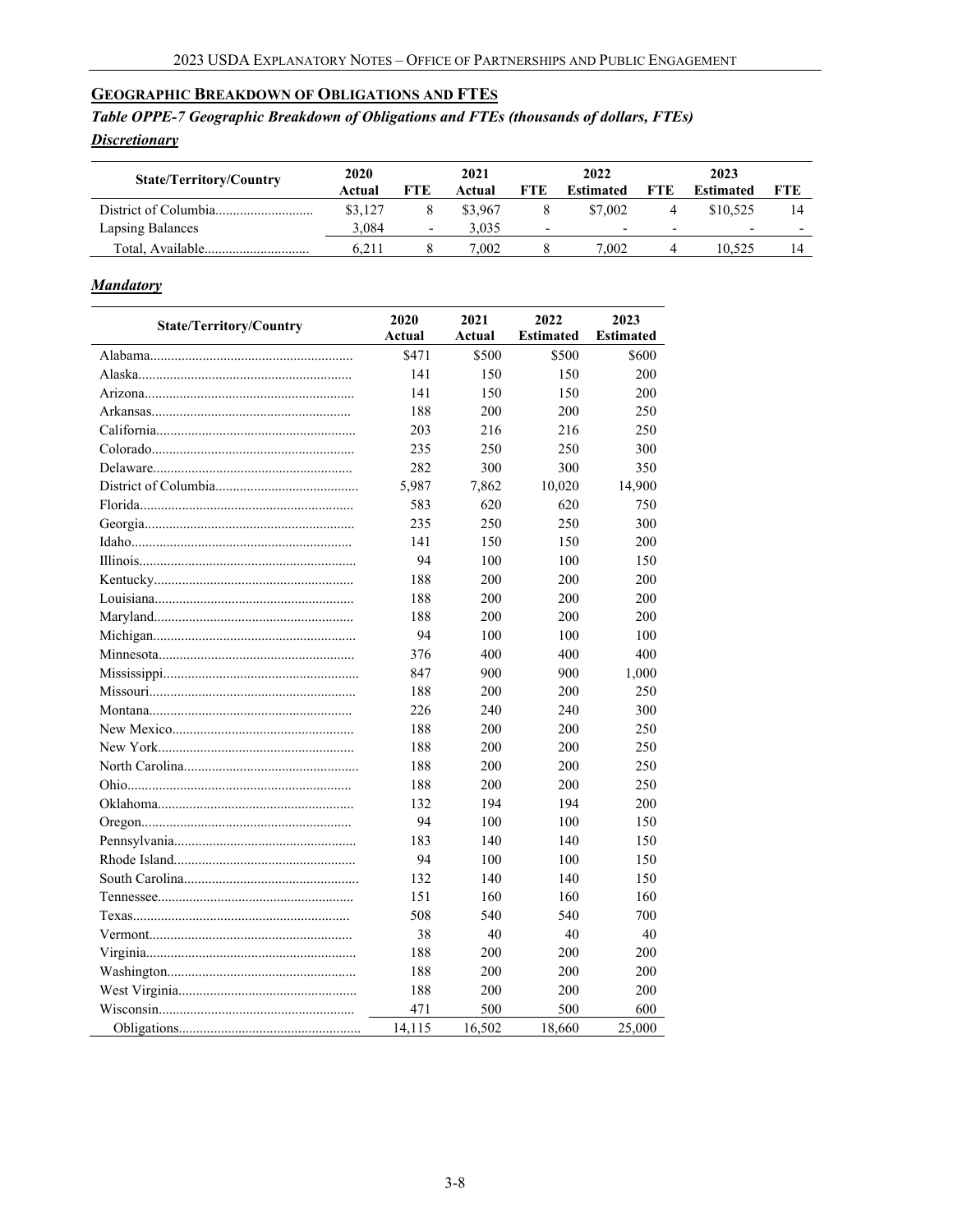## **CLASSIFICATION BY OBJECTS**

### *Table OPPE-8 Classification by Objects (thousands of dollars)*

| <b>Item</b><br>No. | <b>Item</b>                                       | 2020 Actual    | 2021 Actual | 2022<br><b>Estimated</b> | 2023<br><b>Estimated</b> |
|--------------------|---------------------------------------------------|----------------|-------------|--------------------------|--------------------------|
|                    | Personnel Compensation:                           |                |             |                          |                          |
|                    |                                                   | \$564          | \$539       | \$635                    | \$1,874                  |
|                    |                                                   | 446            | 408         | 486                      | 1,441                    |
| 11                 |                                                   | 1.010          | 947         | 1,852                    | 3.315                    |
| 12                 |                                                   | 323            | 300         | 558                      | 942                      |
| 13.0               |                                                   |                |             |                          |                          |
|                    |                                                   | 1,333          | 1,247       | 2,410                    | 4,257                    |
|                    | Other Objects:                                    |                |             |                          |                          |
| 21.0               |                                                   | 35             | 21          | 100                      | 150                      |
| 23.1               |                                                   |                | 4           |                          |                          |
| 23.2               |                                                   | 56             | 57          | 56                       | 55                       |
| 24.0               |                                                   | 2              | 11          | 10                       | 10                       |
| 25.2               |                                                   | 11             | 25          | 1,070                    | 1,420                    |
| 25.3               | Other goods and services from Federal sources     | 408            | 552         | 830                      | 1,107                    |
| 26.0               |                                                   | 6              | 4           | 20                       | 20                       |
| 31.0               |                                                   | $\mathfrak{D}$ | 70          | 5                        | 5                        |
| 41.0               |                                                   | 1,273          | 1,976       | 2,500                    | 2,500                    |
|                    |                                                   | 1,794          | 2,720       | 4,592                    | 5,268                    |
| 99.9               |                                                   | 3,127          | 3,967       | 7,002                    | 9,525                    |
|                    | DHS Building Security Payments (included in 25.3) | \$17           | \$11        | \$8                      | \$8                      |
|                    | Position Data:                                    |                |             |                          |                          |
|                    |                                                   | \$165,000      | \$168,135   | \$170,657                | \$173,217                |
|                    |                                                   | \$122,500      | \$123,700   | \$124,200                | \$126,063                |
|                    |                                                   | 13.9           | 13.8        | 13.9                     | 13.9                     |

### **Advertising Expenditures**

There are no contracts for advertising expenses to report.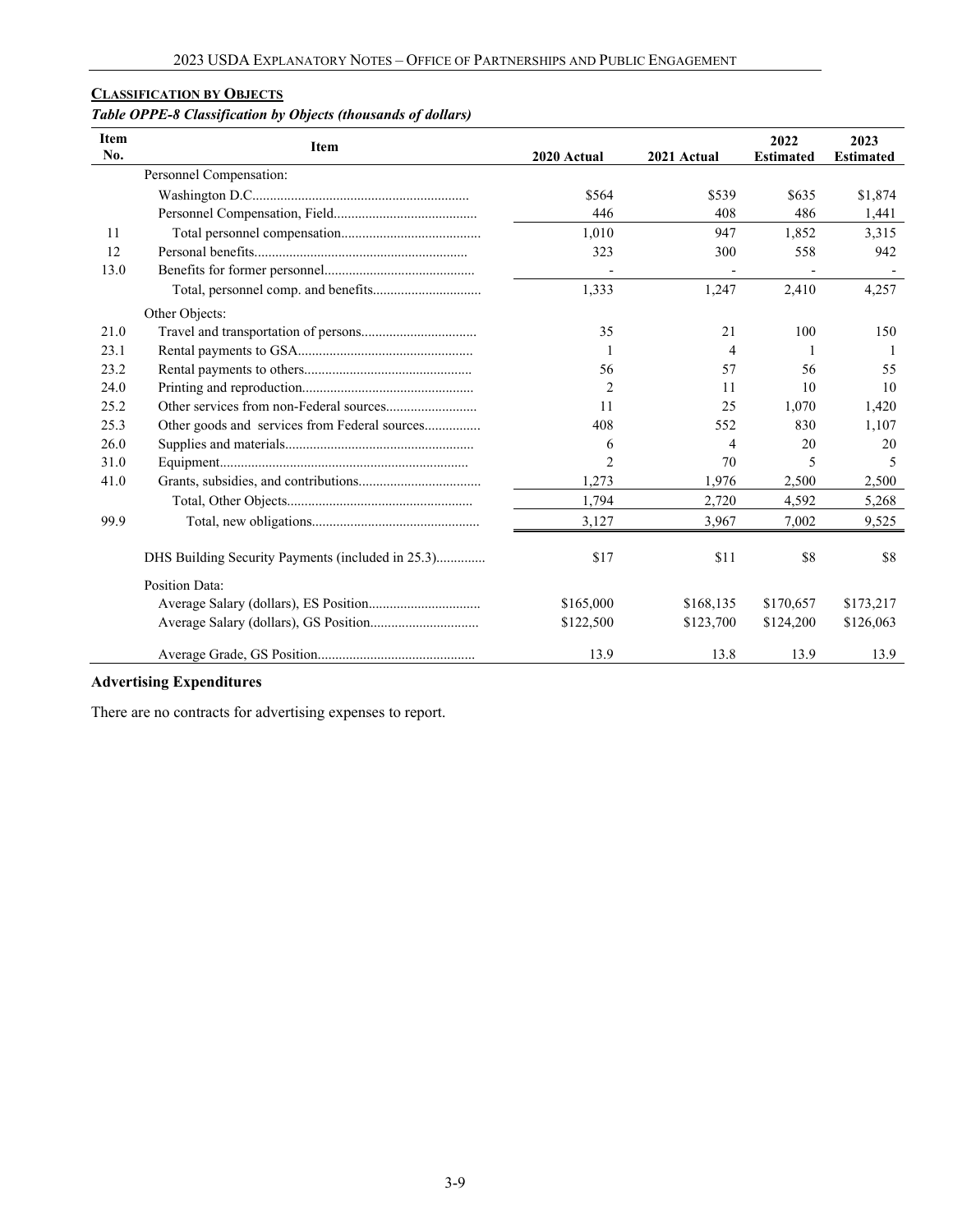### **STATUS OF PROGRAMS**

The Agricultural Improvement Act of 2018 (hereafter known as the 2018 Farm Bill) created the Office of Partnerships and Public Engagement (OPPE) to improve customer engagement, maximize efficiency, and agency collaboration. Section 12406 of the 2018 Farm Bill changed the name of the Office of Advocacy and Outreach (OAO) to the OPPE. Duties previously delegated to the OAO, are now delegated to OPPE. Additionally, section 12305 of the 2018 Farm Bill established the position of Agricultural Youth Organization Coordinator to promote the role of youth-serving organizations and school-based agricultural education. The coordinator position has been delegated to OPPE.

In addition to the requirements of the 2018 Farm Bill, OPPE will continue the programmatic oversight of:

- Higher Education Initiatives
- Outreach and Assistance to Socially Disadvantaged and Veteran Farmers and Ranchers Program (hereafter known as the 2501 Program)
- Socially Disadvantaged Farmers and Ranchers Policy Research Center
- The Military Veterans Agricultural Liaison
- The Center for Faith-Based and Neighborhood Partnerships
- The Women in Agriculture Initiative
- USDA Youth Programs and Agricultural Youth Organization Coordinator
- White House Initiative on Asian Americans, Hawaiians, and Pacific Islanders

### **Current Activities**

OPPE develops and maintains partnerships focused on solutions to challenges facing rural and historically underserved communities and connects those communities to the educational opportunities, programmatic tools, and resources available through USDA.

The core mission of this office is to advocate, facilitate, and establish partnerships that deliver holistic opportunities from USDA, other Federal agencies, and public and private organizations to our customers, partners, and stakeholders to address the challenges and needs that face the communities they serve.

OPPE renewed the Advisory Committee on Minority Farmers Charter and facilitated the selection of new members for the 15-seat committee. This committee hosted four public meetings and proffered recommendations for the Secretary's consideration.

OPPE is reviewing policy to continue the Minority Farm Register of minority farmer subscribers to stay abreast of USDA activities and funding opportunities. Although now inactive, the register provided USDA agencies and stakeholders access to over 5,200 minority farmers.

### **Examples of Recent Progress:**

### *2501 Program:*

OPPE continued the implementation of the 2018 Farm Bill provisions for the 2501 Program, including the new requirement for a peer-review grant panel, an increase in maximum grant amounts, longer periods of performance, and priority for nonprofit organizations/applicants. Accomplishments in FY 2021 included:

- Provided 30 grants for new 2501 projects as well as continued funding for the Socially Disadvantaged Farmer and Rancher Policy Research Center. FY2021 project funding totaled for \$18.6 million in 21 States and Puerto Rico.
- Led the internal and external informational teleconferences and outreach efforts throughout the year to ensure USDA stakeholders had access to the most updated programmatic and funding opportunity information.
- Administered the Socially Disadvantaged Farmers and Ranchers Policy Research Center grant where an additional \$1.5 million was awarded through the Consolidated Appropriations Act of 2021 to continue research on policies affecting historically underserved farmers and ranchers at Alcorn State University in Lorman, Mississippi.
- The 2501 team implemented a full-service Grants Solution Peer Review Process that, for the first time, enabled the team to conduct a fully automated process allowing for greater transparency to reviewers throughout the review process that consists of: reviewer recruitment, handling grant applications, panel reviews, scoresheet documentation, and honorarium payments. This process was implemented to standardize and modernize OPPE's management of grants throughout the entire grant lifecycle. The 2501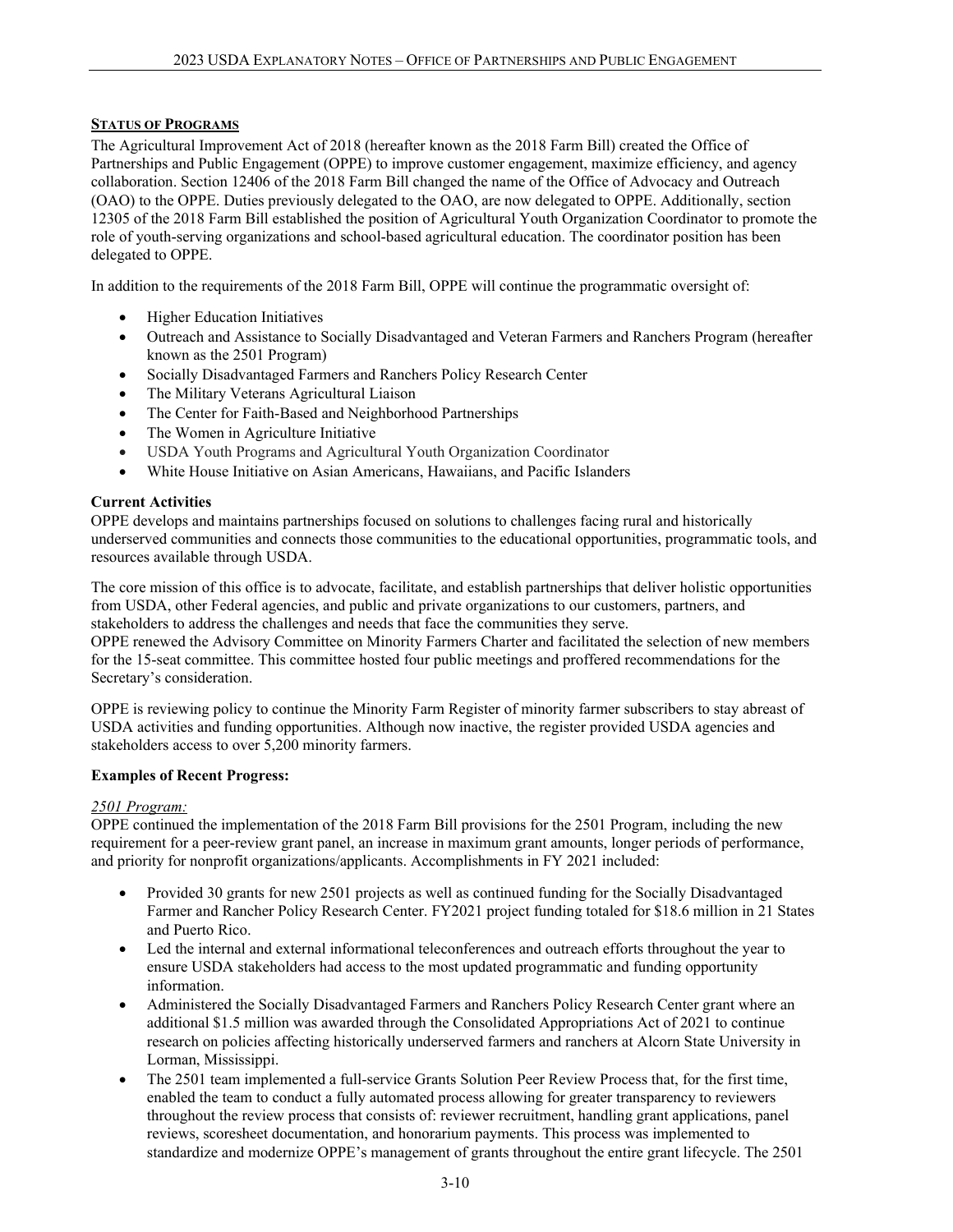Program Staff was unable to host its Annual 2501 Symposium again this year due to COVID 19 and limited resources, which typically brings together the Department's headquarters and field personnel, USDA stakeholders, 2501 outreach grantees, and external partners (nonprofits, for profits, and local officials).

- Executed on a new mandate from the 2018 Farm Bill to collect required feedback from stakeholders that will be considered for future programmatic enhancements to improve delivery of the 2501 program.
- Assisted with the historical information on the Farm Bill Task Force for the Receipt for Service requirement. Oversight on the reporting was transferred to the Office of the Assistant Secretary for Civil Rights and OPPE played an important role on the transition team to implement this change effective in FY 2021.

### **Examples of 2501 Success**

The Kohala Center in Hawaii helps many historically underserved and veteran farmers and ranchers. Two of their most recent successes were in providing technical assistance to a farmer of Hawaiian and Filipino ancestry and a farmer who is a U.S. Navy veteran. The Kohala Center assisted the former on business planning, land acquisition, and working capital to start his farming operation. After developing their business skills, they were approved for a \$100,000 operating loan from USDA's Farm Service Agency. The Kohala Center provided technical assistance to the former veteran in the areas of accounting, financial recordkeeping, business development, land acquisition, and e-commerce marketing. They also received assistance in developing a business plan and preparing federal forms for an application for USDA's Value-Added Producer Grant. They were also recently approved for \$193,438 in working capital for processing and marketing expenses to increase sales of his farm-to-bottle hot sauce products.

Fort Valley State University conducts an intern project where agriculture students intern with small farmers in Georgia for the purpose of assisting rural farmers in their daily operations as well as assisting students in cultivating change in their local communities. A sophomore majoring in animal science performed tasks for local Georgia farmers such as planting and harvesting numerous crops including corn, cucumbers, tomatoes, and squash. The sophomore was also responsible for packaging customers' orders at several local farmers markets. On his path towards becoming a veterinarian, the sophomore appreciated the experience stating "This experience helped me better understand the importance of farming and agriculture for our resources. These simple things will help me better focus on my career in animal agriculture."

### Farmworker Coordinator:

The Farmworker Coordinator works to integrate the interests of farmworkers into USDA programs and outreach. There are an estimated 2.4 million farmworkers working on farms and ranches in the United States. The COVID-19 national emergency highlighted the urgent need to address farmworker needs, as they were deemed essential workers and a key part of the agriculture system. During this time of a declared emergency, USDA food assistance outreach included non-profit and faith-based organizations that aid farmworkers.

OPPE worked with USDA agencies and stakeholder feedback from farmworker organizations, including the newly created Equity Commission and the Farm and Food Worker Relief Program. OPPE worked with the USDA Office of Homeland Security to highlight the impact of human trafficking on the farmworker community, including being a part of the Senior Policy Operating Group (SPOG) that examines temporary employment visas in the United States and protections within the application process that combat human trafficking.

In line with the Administration's and the Secretary's priorities, OPPE continues to identify and share USDA programs and activities with farmworkers and the organizations that serve the community and the children of migrant farmworkers. OPPE continues outreach at the national and local levels, in areas such as education, grants, housing, and nutrition.

### Higher Education Initiatives (HEI):

Careers in agriculture are diverse, rewarding, and in demand. OPPE assists USDA in efforts to improve student engagement through employment opportunities in the fields of agriculture, science, technology, math, environmental science, management, business, finance, and other agriculture related disciplines. From the classroom to the workplace, OPPE provides USDA support in the areas of student engagement, mentoring, recruitment, retention, and agricultural workforce development. The OPPE field staff is based on the campuses of the 1890 and 1994 Land Grant Colleges and Universities, as well as the Hispanic Serving Institutions. This field staff provides ground support, guidance, and technical assistance to staff and faculty, including the research and extension directors. Also, these field staff provide direct support and assistance to students and families. In addition to the above requirements of the 2018 Farm Bill, OPPE will continue the oversight of third-party internship programs, such as:

• Thurgood Marshall College Fund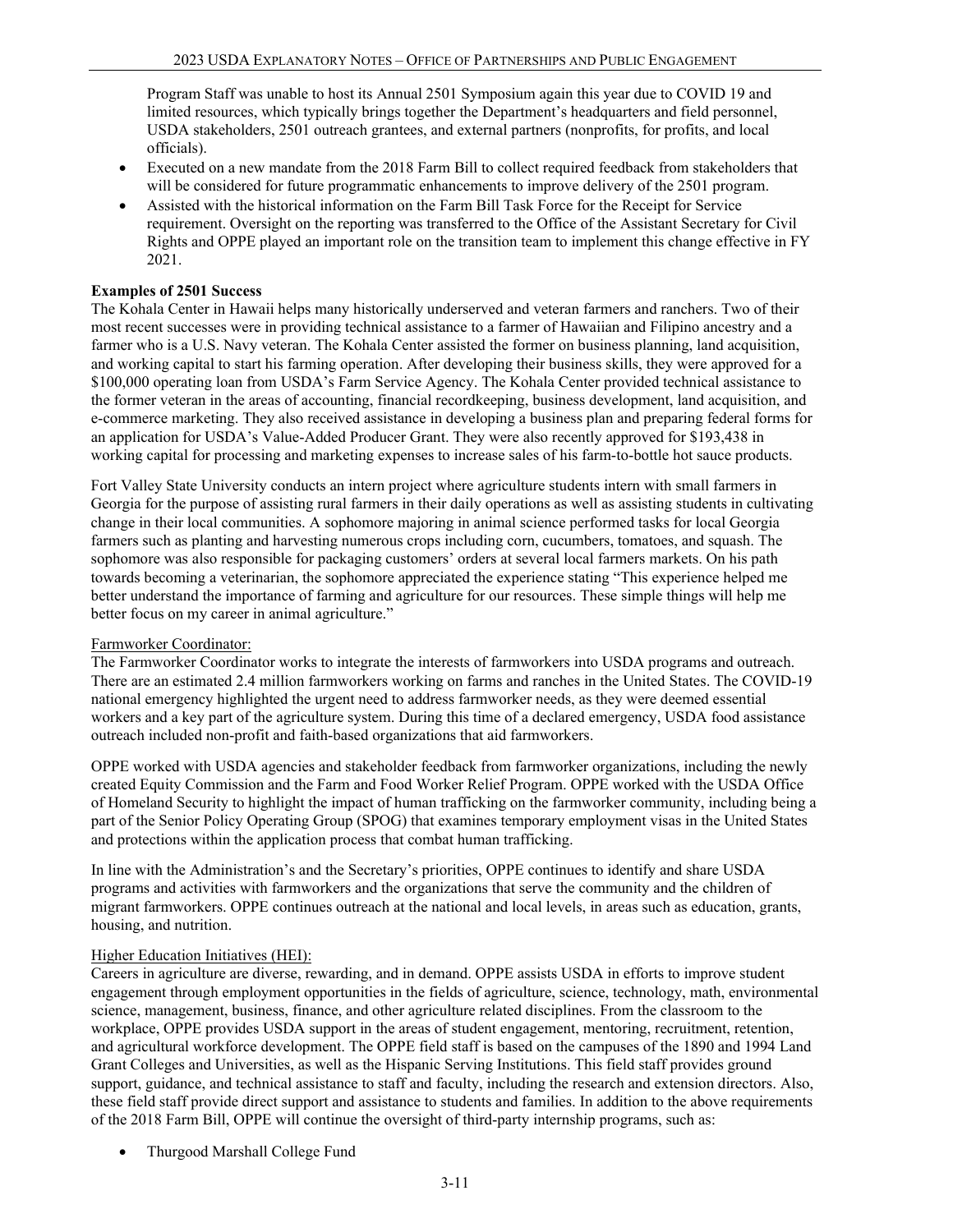- Hispanic Colleges and Universities Association
- E. Kika De La Garza Fellowship Program

### Examples of HEI Accomplishments:

- Represented USDA and facilitated 19 Memorandums of Understanding (MOU) and 11 Cooperative Agreements.
- Assisted students with creating 1,800 personal USAJobs accounts, 1,914 federal resumes, and wrote 121 student letters of recommendation.
- Hosted 24 community outreach meetings reaching 10,427 participants, where information was provided on available Federal and State programs and services that provide funding and technical assistance.
- Conducted 156 workshops reaching 7,508 participants and provided information on the 2501 Program, scholarship programs, internship programs, and employment opportunities.
- Assisted 23 individual 2501 Program grantee recipients in their grass roots outreach efforts to work with the farmers and ranchers to improve their understanding of the programs available through the USDA and other federal agencies.
- Participated in 26 Quarterly State Food and Agriculture Council meetings, provided reports on activities within the communities, and collaborated with the State level USDA staff to develop program and activities to reach the farmers and ranchers within their assigned territories.
- Hosted or partnered on 29 field tours for beginning farmers and ranchers
- Partnered with State level staff to distribute 65 Farmers to Families Food Boxes.

### 1890 Land-Grant Universities National Program:

The 1890 National Program was established to ensure the Department was implementing provisions of the 1890 "Morrill Act" mirroring the 1862 Morrill Act. The 1890 Program does this by equipping 1890 colleges and universities to educate and prepare citizens to benefit American agriculture, rural economies, and more. The Program works collaboratively with local USDA agencies, 1890 Land-Grant Universities, and the private sector (business, education, political, community-based, non-profit and faith-based leaders and organizations) to provide outreach and technical assistance to local communities. The 1890 Program staff provide support to the Secretary of Agriculture with the following:

- Management and supervisory oversight to the Program and a field staff of nineteen 1890 liaisons (USDA Liaisons) stationed across the United States southeastern corridor and parts of the mid-west.
- Coordinated Departmental efforts concerning the White House Historically Black College and Universities Initiative (WHHBCUI) and submission of the 2019 and 2020 Departmental update to the annual WHHBCUI Report.
- Retention and recruitment of talent pipeline of future USDA employees, increasing the diversity of the workforce, including the selection of 71 National 1890 Scholars. USDA currently provides opportunities for nearly 157 individual 1890 Scholars. The 2018 Farm Bill (Section 12519) provides conversion authority for the USDA/1890 National Scholars Program. This will allow USDA to maximize its investment in 1890 National Scholars. Additionally, this office initiated the process to re-establish the USDA 1890 Task Force, a partnership with the 1890 Council of Presidents. The Task Force serves as a principal working group for the Secretary and their designees to explore mutual beneficial and short- and long-term goals.
- Updated the 1890 Scholars SharePoint Site to improve access for USDA agencies to identify and select 1890 Scholars in a more efficient manner and improve data collection. Agencies are now able to sort and identify scholars by University, major, minor, etc.
- Collaborated with the National Institute of Food and Agriculture (NIFA) to facilitate outreach for the National 1890 Scholarship Program. This effort between NIFA and the 1890 universities exists to increase the number of minority students seeking careers in the agricultural sector.
- Hosted the FY 2021 USDA/1890 National Scholars Program Orientation. USDA Deputy Secretary Dr. Jewel Bronaugh served as the keynote speaker, administering the Oath of Office to the Scholarship recipients and acknowledging the commitment and partnership of the newly selected scholars, the 1890 Universities, and USDA agencies and offices. USDA senior executives, students, parents, 1890 Presidents and USDA employees also participated in the ceremony.
- Partnered with higher education institutions to host over 14 summer agriculture recruitment programs; Processed, reviewed and ranked over 2,500 USDA/1890 National scholarship applications; visited 475 schools virtually/physically; secured 107 internships, 25 full time employment opportunities, and 9 graduate school placements.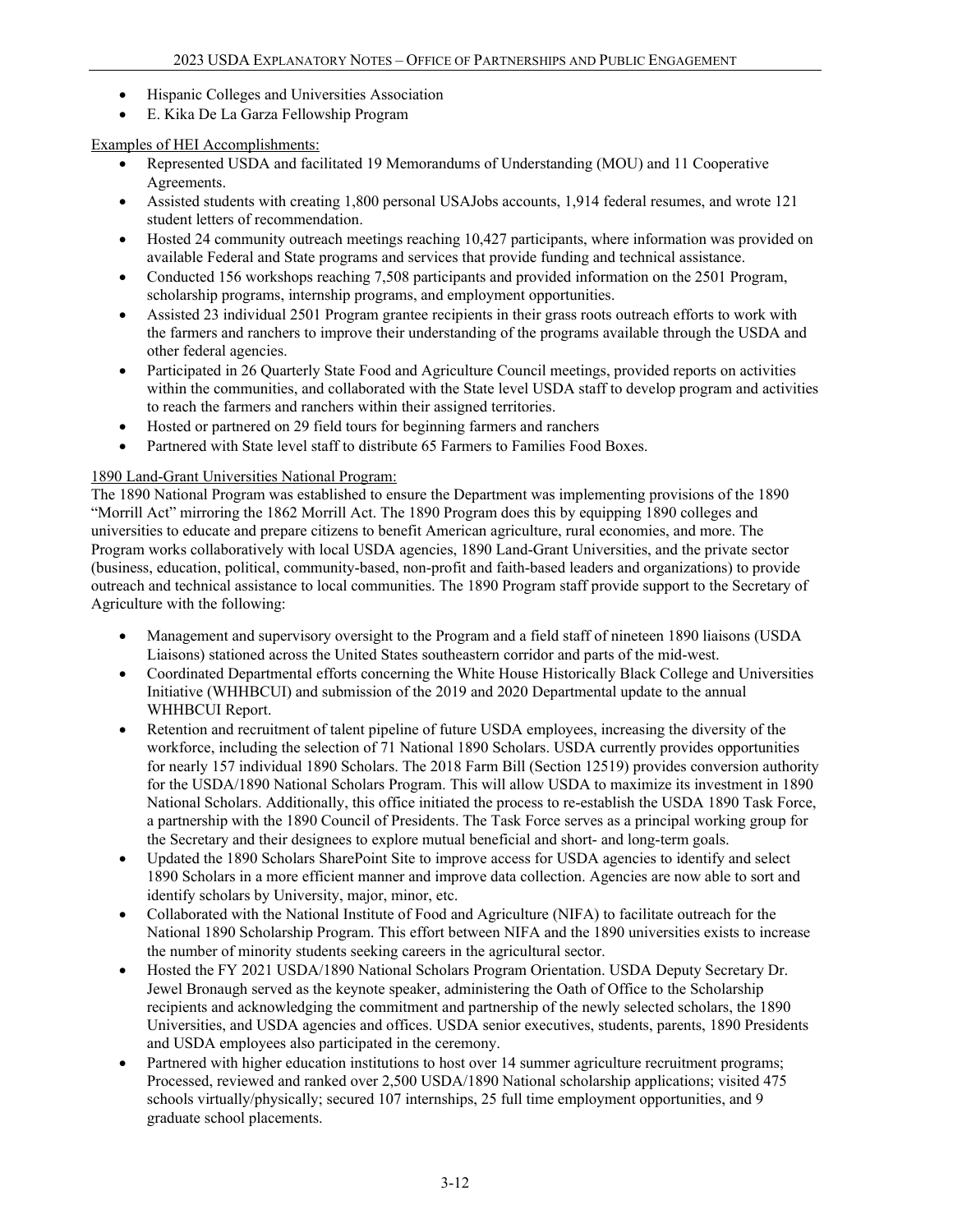- Assisted local communities in performing resources assessments to identify federal/state resources to address local challenges.
- Facilitated 19 MOUs; 9 Cooperative Agreements; the creation of 1,800 individual USAJobs accounts; the creation of 1,796 federal resumes; and authored 121 student letters of recommendation.
- Hosted 24 outreach workshops communicating federal and state programs and services to 10,427 participants; 148 workshops (on resume writing and 2501 Program administration) with 7,268 participants; assisted 23 Socially Disadvantaged Farmer/Rancher Grantee recipients (2501 grantees) in carrying out outreach efforts in underserved and veteran communities; participated in Quarterly SFAC meetings and collaborated throughout the year on outreach activities within assigned territory; hosted/partnered on 21 field tours; partnered in hosting 45 Farmers to Families Food Box Distributions.

### 1994 Tribal Land-Grant Colleges and Universities Program:

The 1994 National Program was established to ensure the Department fulfills the requirements of the Equity in Educational Land-Grant Status Act of 1994 and Section 882 of the Federal Agricultural Improvement and Reform Act of 1996. These Acts established tribally controlled colleges and universities as land-grant institutions and required the Department to develop a Memorandum of Agreement (MOA) in concert with the 1994 Institutions to establish programs which ensure these schools and the Native American communities they serve have equitable access to the Department's employment opportunities, programs, services, and resources. There are currently 35 1994 Tribal Land-Grant institutions. The 1994 Program does this by equipping Tribal educational institutions' capacities to benefit American agriculture, rural Tribal economies, and to strengthen the nation's food security. To help USDA fulfill its mandated responsibilities, the 1994 Program staff provided critical assistance to the Secretary.

Agriculture with the following:

- Drafted a Congressionally mandated memorandum of agreement between USDA and 1994 Institutions for Departmental approval.
- Assisted with the development of Departmental Regulations, policy, guidance, and procedures for the Office of Tribal Relations.
- Assisted with the convening of a USDA and 1994 Institutions Leadership Group.
- Promoted internships and scholarships to 1994 Institution students.
- Promoted Fellowship opportunities to 1994 Institution faculty and staff.

Examples of recent success within the 1994 Tribal Colleges and Universities program include:

- Worked with USDA agencies to raise the visibility of the 1994 National Program and awareness of the systemic barriers for engaging 1994 Institutions regarding employment opportunities, programs, and services to improve equity, thereby reducing Title VI Civil Rights complaints.
- Worked with the Natural Resource Conservation Service (NRCS), Foreign Agriculture Service (FAS), and Forest Service (FS) to utilize fellowship hiring authority, (Schedule A (r)), to increase the employment opportunities. Result: This work resulted in the increased development of recruitment opportunities (10 NRCS positions, 4 FAS positions, and 2 FS positions).
- Developed two proposals for the USDA to work with the Department of Interior and the Department of Health and Human Services to address the 9 percent decrease in the federal American Indian and Alaska Native workforce. The plan included using their recruitment authorities which focus on Indian Preference along with USDA's training opportunities in natural resource and food and nutrition areas.
- Collaborated with the United Nations Food and Agriculture Organization to improve their outreach to Tribal communities and food advocates resulting in a streamlined effort for engagement and inclusion.
- Collaborated with the Department of Commerce's Office of Native American Business Development to help promote their white paper and plans to engage 1994 Institutions regarding the document.
- Coordinated a summit with North Carolina non-federally recognized American Indians through the State of North Carolina Commission on Indian Affairs.
- Provided administrative support for two days during the USDA Tribal Consultations in March 2021 which focused on equity and education. The efforts of the 1994 staff focused on engaging and encouraging the tribal college presidents to participate and to provide testimony.
- Co-presented with the American Indian Higher Education Consortium in August to promote collaborations with the USDA/ARS to engage 1994s through its Long-Term Agroecosystem Research (LTAR) network.
- Developed a proposal with the Agriculture Research Service for re-visiting the 2015 Terra Preta do Indio Tribal Fellowship focused on collaboration for shared research agenda and increased rigor.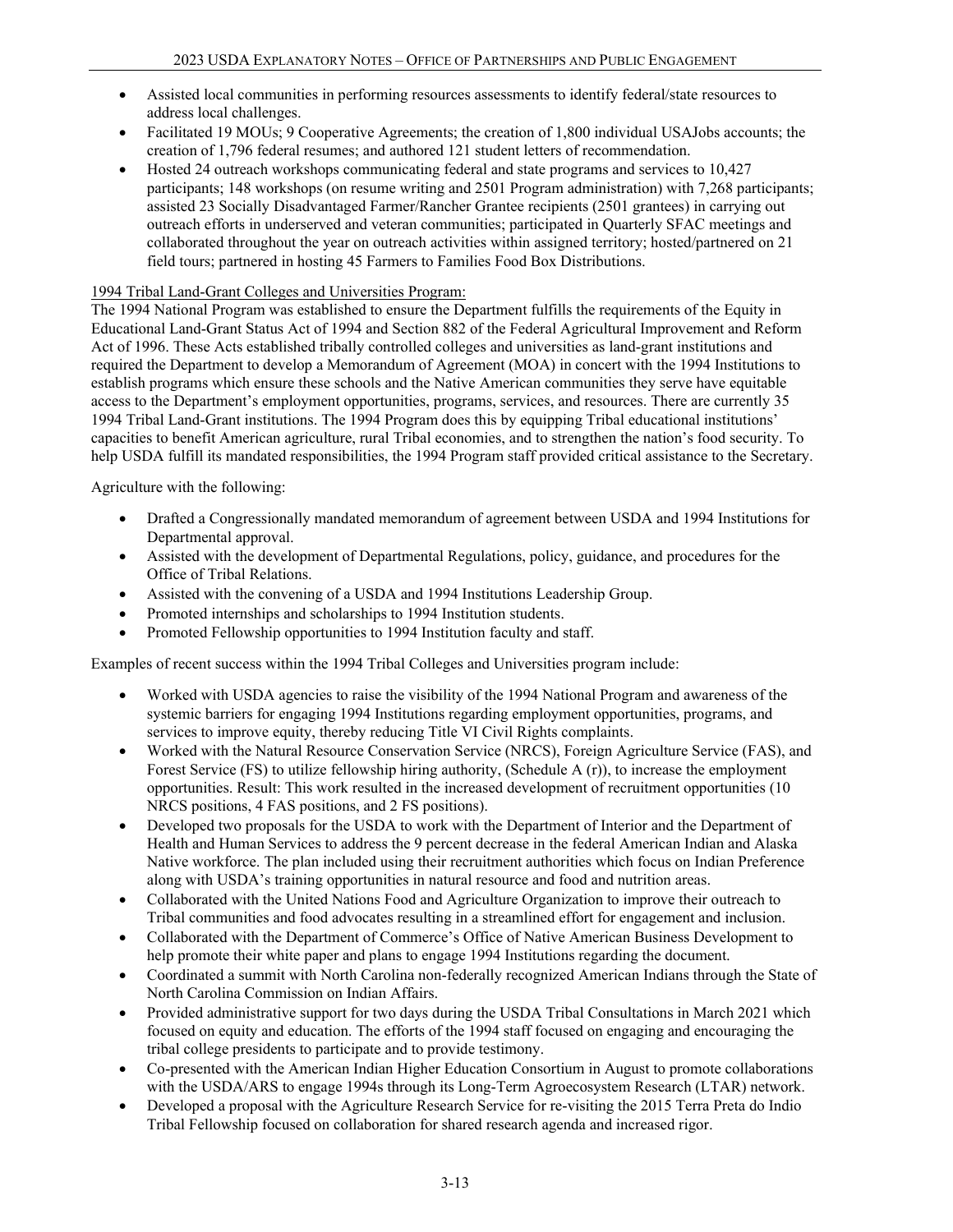### Higher Education Institutions Programs - Hispanic-Serving Institutions National Program:

The Hispanic Serving Institutions (HSI) National Program seeks to represent colleges and universities with an enrollment of undergraduate full-time students that is at least 25% Hispanic. The HSI National Program and fieldbased staff provide administrative and management support to the Secretary of Agriculture in the areas listed below:

- Establishment and maintenance of a formal memorandum of understanding between USDA and the Hispanic Association of Colleges and Universities (HACU). The HSINP facilitated a new 5-year MOU signed by Secretary Vilsack on August 25, 2021.
- Hosting the E. Kika De La Garza Fellowship for faculty and staff which most recently included 25 fellows representing 21 Hispanic Serving Institutions and 6 states. The 2021 Fellowship was hosted virtually in 2021 due to COVID-19.
- Continuing partnership with the Agriculture Research Service (ARS) for the USDA HACU National Internship Program.
- Internal coordination and partnership with the Outreach Division Liaisons to develop programs at HSIs which encourage careers in agriculture, food, natural resources, and other sciences.
- Providing increased access to USDA employment opportunities, agriculture programs, funding, and services.

The HSINP implements and manages the USDA-HACU Leadership Group which provides advice and recommendations to the Secretary of agriculture on issues unique to the Hispanic Serving institutions (to be reestablished in FY 2022), in addition to the coordination of USDA's sponsorship and participation in the annual HACU conference for students and USDA agencies. The work of the HSNIP staff resulted in USDA being acknowledged as the FY 2022 Title sponsor for the event.

### Military Veterans Agricultural Liaison (MVAL):

The Military Veterans Agricultural Liaison works to connect veterans to agriculture, agricultural opportunities, and employment opportunities at USDA. As such, the MVAL worked with Farm Service Agency (FSA), Rural Development (RD), the Natural Resource Conservation Service (NRCS), and the Risk Management Agency (RMA) to increase assistance and leadership by appointing a coordinator for every state to provide assistance to veterans that are beginning ranching or farming. The USDA MVAL office, in collaboration with the beginning ranching and farming coordinators, engage every veteran interested in ranching and farming by setting up one-on-one meetings to discuss ways to get into farming and how to best prepare to launch a successful career in ranching or farming. Further, MVAL participated in numerous local prosperity summits across the country to ensure veterans are aware of resources and can participate in local prosperity initiatives. The MVAL has participated in numerous panels and events as a guest speaker, including:

- The Urban Agriculture in the District of Columbia discussion at University of the District of Columbia.
- The U.S. Air National Guard Post Deployment Yellow Ribbon event in Florida (quarterly)
- Hiring Our Heroes (quarterly)
- The Farmer Veteran Coalition (quarterly)
- The Military Spouse Employment Program (monthly)
- The Dairy Grazers (semi-annual)
- The Veterans' Franchise (semi-annual)
- The Department of Defense (monthly)
- The Veterans Administration (monthly)
- The Department of Labor (monthly), and others.

USDA has maintained a memorandum of understanding with the Department of Veteran's Affairs (VA) Vocational Readiness and Employment Program to provide USDA agencies with veterans to participate in non-paid work experience internships across the country for veterans enrolled in the VA's Vocational Readiness Program. The MVAL has met with various major veterans' groups (American Legion, Veterans of Foreign Wars, Wounded Warriors, etc.) to discuss farming and employment opportunities available as well as the impact of the Faith and Opportunities Summits on the veteran's community. The MVAL has collaborated with the Department of Veteran's Affairs and the USDA Food and Nutrition Service to create an opportunity to provide veterans with information on food insecurity and enrollment information for the Supplemental Nutrition Assistance Program (SNAP) as part of their primary care visits within the VA's healthcare system; collaborated with the Food Safety and Inspection Service (FSIS), the Agricultural Marketing Service (AMS) and the FSto fill vacancies in the Food Inspection and Warehouse Examiner, Agricultural Commodity Food Graders, and Wild Land Firefighter positions using noncompetitive hiring authorities for Veterans. In addition, the MVAL worked with the Food Safety Inspection Service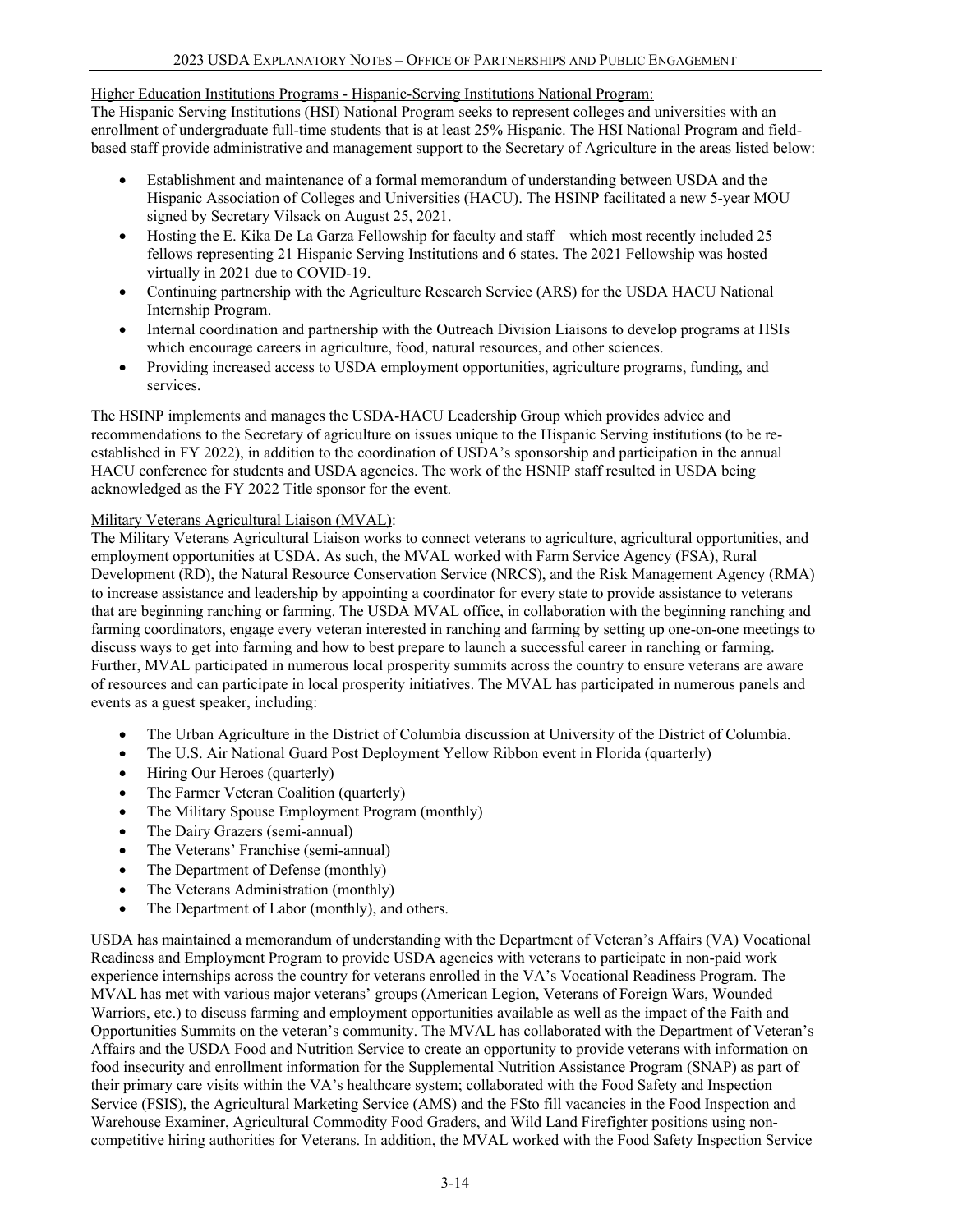(FSIS), AMS, and the FS to maximize the standing of the newly created Apprenticeship Programs. Additionally, the USDA signed a memorandum of understanding regarding military spouse employment and worked to expand its outreach efforts to spouses of military veterans. More recently, the USDA signed a new memorandum of understanding with the Department of Defense (DoD) to participate in their "Skill Bridge" Program to open USDA opportunities for over 200,000 transitioning service members annually. Consistent effort and follow up has resulted in USDA veteran hiring of 1,517 in 2018; 1,944 in 2019; 2,284 in 2020, and 2,313 in 2021. Also, since entering into the partnership with the DoD Military Spouse Employment Program, the USDA hired 16 Military Spouses in 2021 and created the first ever Military Spouse Association for USDA military spouses in the workforce.

### The Center for Faith Based and Neighborhood Partnerships:

The USDA Center for Faith Based and Neighborhood Partnerships, also known as the "Partnership Center," exists to support faith-based organizations and civic society partners maximize their impact through connection with the USDA. The Center does this by providing the education, tools, and resources to support communities to address their respective needs and challenges by implementing an approach that is grounded in the Secretary of Agriculture's priorities, with an emphasis on Diversity, Inclusion, & Equity, Climate Change, Nutrition Security, and Supply Chain Resiliency. This consists of conducting outreach and education on USDA programs, facilitating peer to peer engagement, providing technical assistance, and developing strategic partnerships to increase the capacity of faith and community-based organizations. The Partnership Center also emphasizes equity in its work, with a focus on celebrating intercultural and interfaith pluralism through both its internal and external programs and initiatives with faith-based partners. The USDA Partnership Center's work is grounded in racial equity and opportunity, celebrating diversity and pluralism, and ensuring a diverse workplace. The Partnership Center does this by implementing a variety of core activities focused on program access for faith-based organizations and educational programming for USDA and Federal partners. These include the annual Ramadan Programs Roundtable hosted in partnership with Islamic Relief USA, which this year brought together over 60 participants. Additionally, the Center hosts an annual Interfaith Ramadan Iftar Fellowship Celebration, this year convening over 500 participants and featuring remarks from the White House and leaders from various faith denominations. The Partnership Center is grounded through this work and additionally hosts program roundtables for additional interfaith partners such as the annual Catholic Charities USA Fly in. This work also has practical considerations for challenges faced by many faith-based organizations, and the Center provides technical assistance regarding accessibility of kosher and halal food products. The USDA Partnership Center also hosts quarterly calls focused on highlighting best practices and fostering peer to peer engagement with the aim of increasing the capacity of faith-based organizations and houses of worship as a core piece of its engagement strategy.

In FY 2021, The Partnership Center has hosted a series of four quarterly calls following up on a three-day community food systems workshop at the end of calendar year (CY) 2020. These calls touched upon various aspects of nutrition security, including the intersections of equity, conservation, and food systems, farm stress, as well as rural food insecurity and food as medicine. Collectively, these four calls and workshops convened over 1,000 registrants, with over 500 live participants. Strategic partnerships have also been developed with public and private partnerships to amplify outreach on USDA programs, align activities in the field, and increase the capacity of underserved communities. In FY21, USDA Partnership Center hosted a public private partnership briefing, Building Resilience in Agricultural and Food Systems, in conjunction with the USDA Agricultural Outlook Forum, featuring leadership remarks and panels that highlighted the intersection between philanthropy, flexible capital, and capacity building to support access to programs for underserved communities. Over 1,200 individuals registered for the meeting, with over 400 participating live. The team has also expanded its work with Federal partners to plan and implement nutrition security roundtables and other place-based capacity building activities to support state and local partners address their respective needs and challenges. In collaboration with the Department of Housing and Urban Development (HUD), the Partnership Center and the USDA Natural Resources Conservation Service conducted six briefings providing additional detail on urban agriculture and conservation to HUD regional staff, as well as to EnVision Center and Housing Authority partners over 100 partners in total. A partnership with the Federal Emergency Management Agency (FEMA) was also established to support disaster response and supply chain resilience. Three meetings have been hosted in partnership with various states to conduct outreach on programs and develop future programming on topics such as urban agriculture, local and regional food systems, and supply chain resilience, together convening over 150 farmers and emergency managers.

### Agricultural Youth Organization Coordinator:

The Agricultural Youth Organization Coordinator works to promote the role of school-based agricultural education and youth-serving agricultural organizations in motivating and preparing young people to pursue careers in the agriculture, food, and natural resources systems. The coordinator conducts outreach to programs and agencies within the Department to work with schools and youth-serving organizations to develop joint programs and initiatives between stakeholders. The coordinator also provides resources and input on best practices in motivating and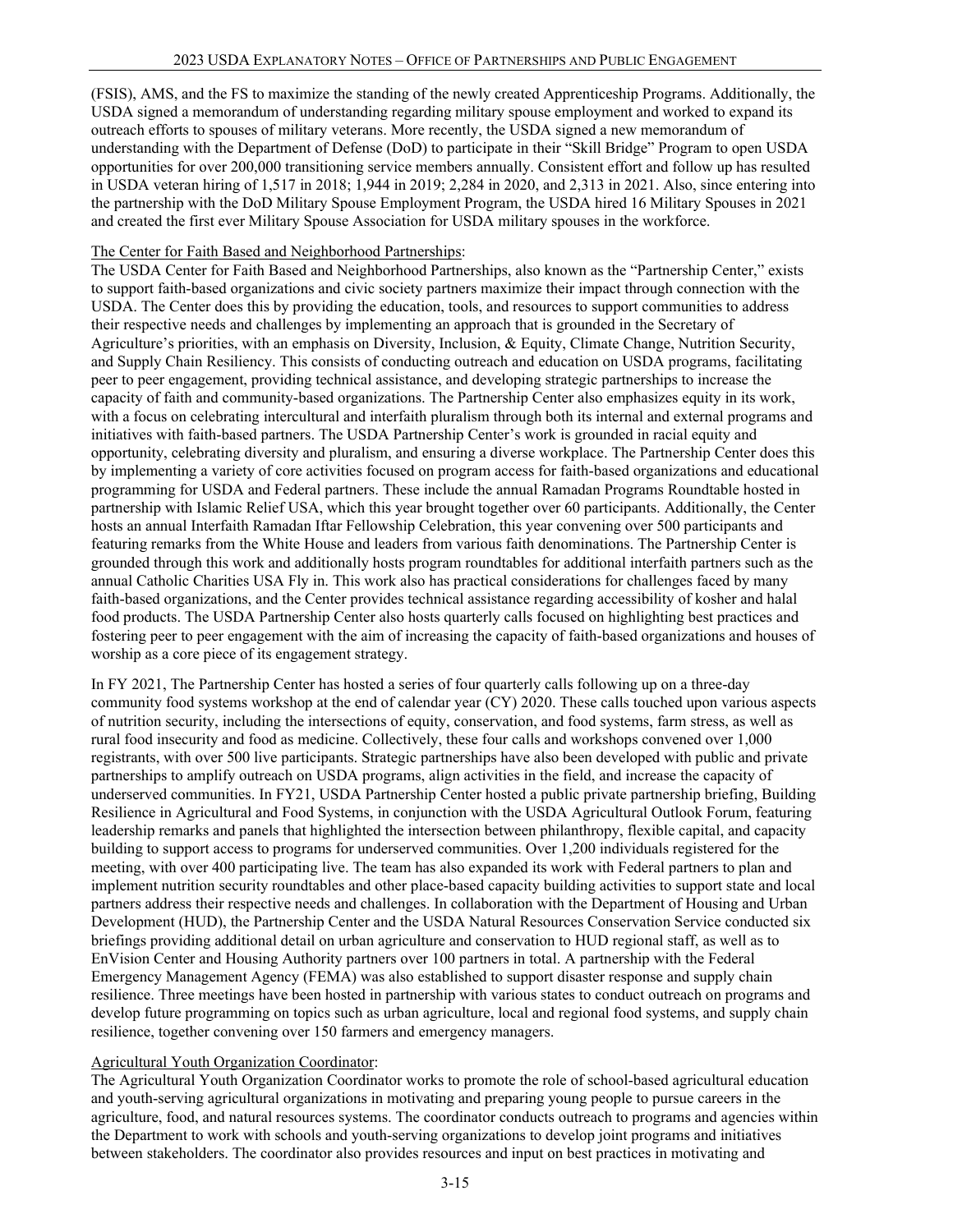preparing students to pursue careers in the agriculture, food, and natural resources systems. The program is charged with raising awareness among youth about the importance of agriculture in a diversity of fields and disciplines, as well as providing information to persons involved in youth, food, and agriculture organizations about the availability of and eligibility requirements for agricultural programs. Since its inception, the program has focused on creating and leading Department-wide functions and activities to support an inclusive, prosperous, and intergenerational agricultural workforce. The purpose of these efforts is to ensure meaningful engagement with young people from early childhood to early adulthood. These efforts are accomplished through education, internship opportunities, volunteer experiences and other activities that prepare them for quality employment opportunities in food, agriculture, and natural resources. The coordinator organizes student workshops on financial literacy, power of storytelling, federal careers, careers in agriculture, resume building and USAJobs. Coordinator also works with school districts to provide information on USDA grants and programs. The coordinator assists in identifying opportunities for student organizations, school districts and higher education institutions to partner with USDA.

To successfully implement youth programs, the youth coordinator worked with partner organizations, school districts, partner departments and agencies to complete a five-year plan for the youth program. The youth coordinator has worked with managers of all agencies within USDA to form a youth management subcommittee. The youth management subcommittee provided feedback on the plan and recommended areas they would like their agencies to partner with the youth programs. The USDA coordinator created a newsletter for partners across the country. In addition, the success outlined below are a direct result of the creation and dissemination of the newsletter.

- Fostered partnerships with all 15 Federal departments and the White House.
- In four months, the newsletter reached over 2,000 direct contacts and all 15 Federal departments throughout the country.
- Was used by the White House for dissemination of information about the HBCU White House Initiative.
- Assisted the Department in providing the broadest possible dissemination of vacancy announcements, internship opportunities, funding opportunities, programs, and scholarships for USDA Agencies and Center positions.
- Increased the use of awareness and communication through social and electronic media to inform the public of outreach and recruitment events.

The Youth Program leads OPPE in its outreach efforts as a liaison with community-based youth organizations, as well as primary and secondary schools. Partnerships with external organizations are critical to achieving greater diversity and reach outside of USDA and Science, Technology, Engineering, and Mathematics (STEM) pipelines. The program also serves to engage underrepresented, rural, and diverse youth who may not have access to programs outside their communities. The youth coordinator was recently appointed the Co-Chair of the Subcommittee for Advanced Manufacturing to develop the best practices document for the future workforce. The Youth Coordinator:

- Worked with programs in Washington, D.C. to hire ten high school students to begin a pathway for high school students to work in agriculture fields beginning in 2022. This program will be implemented in 2 states by the Summer of 2022. The students will receive training from different agencies and departments to help with career development.
- Developed a partnership with NASA to incorporate agriculture within STEM to reach rural and underserved areas through school programs. The program begins in 2022.
- Participated with other departments and agencies in planning activities that enhance opportunities leading to employment in agriculture fields, such as training, career development, and outreach and recruitment events at professional advocacy conferences, e.g., Minorities in Agriculture, Natural Resources and Related Sciences (MANRRS) , Junior MANRRS, Together We Grow, Agriculture Future of America (AFA), National Future Farmers of America Organization (FFA); Head, Heart, Hands, and Health (4-H), etc.
- Worked to encourage the Administration's focus on diversity and inclusion by encouraging and coordinating diverse outreach and recruitment activities with human resources, other departments, and partner organizations.
- Worked with the White House STEM Working Group, The Federal Youth Program Working group, and other federal working groups to establish better outreach in underserved and underreached communities.
- The youth program developed partnerships with schools to participate and partner in Earth and Agriculture Days and other outreach events at primary and secondary schools and in the local community.
- Assisted in the coordination of 3 partner conferences in which Secretary Vilsack was the featured speaker.
- Coordinated USDA agency representation as featured speakers at ten youth conferences since February 2021.